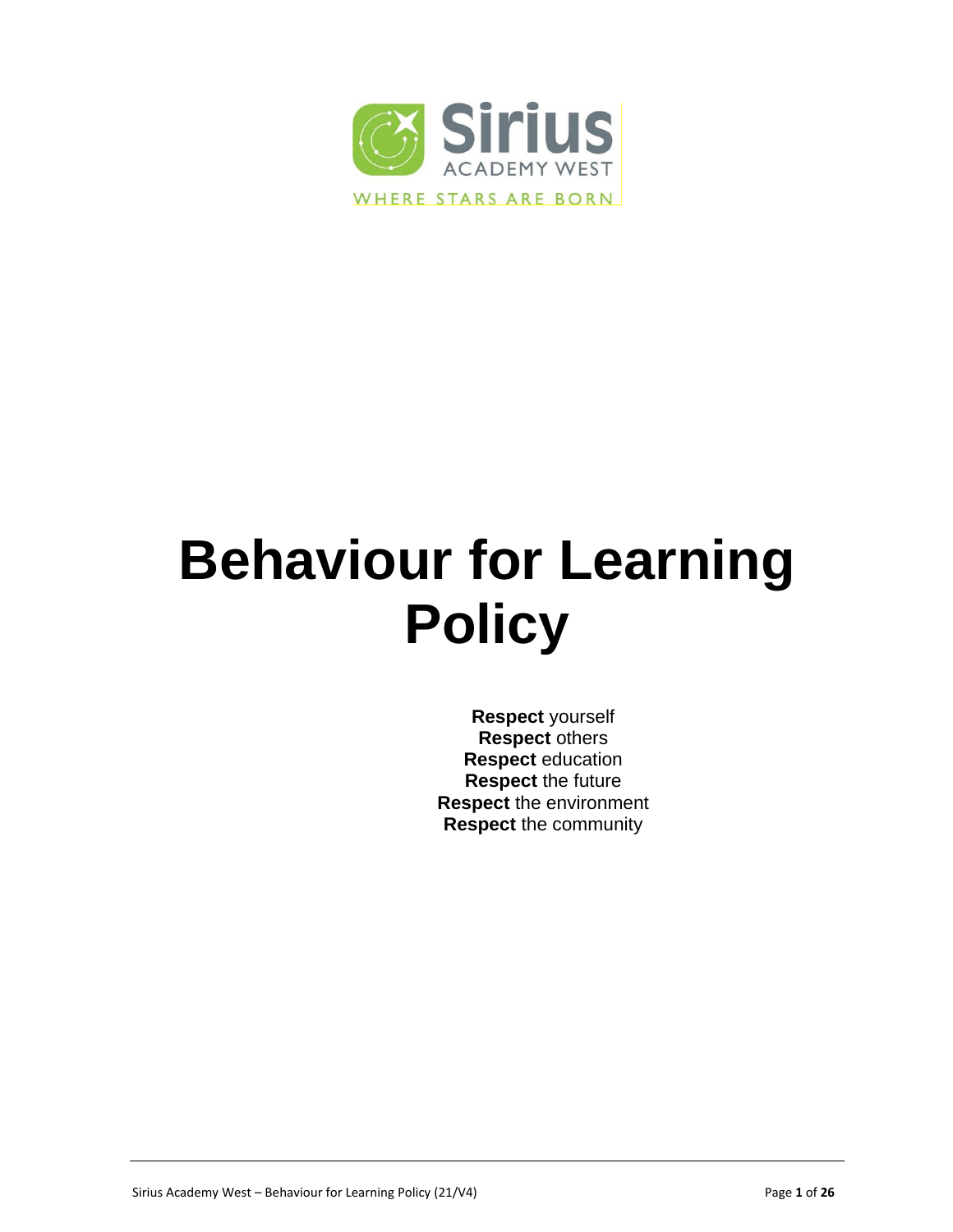#### **The Behaviour Policy**

A respectful environment is vital to ensure that we are able to educate all students, to catch-up on any lost learning and help students reach their potential. For our return in September it will be all the more important that students respect themselves, respect others, respect the environment, respect education and show respect for the community and the future.

The current situation and the additional health and safety considerations make it vital that we work as a community to keep each other safe and to allow the maximum and most positive climate for learning.

Due to the current situation, relating to Covid-19 we may need to reintroduce some of the below if the National picture changes . This annex provides this additional information and may need to be reviewed if/when government guidelines change.

| <b>Expectation</b>                                                                   | Increasingly important because                                                                                                                                                                                                                                                                                                                                                                                                                                                                                       | Consequence                                                                                                                                                                                                                    |
|--------------------------------------------------------------------------------------|----------------------------------------------------------------------------------------------------------------------------------------------------------------------------------------------------------------------------------------------------------------------------------------------------------------------------------------------------------------------------------------------------------------------------------------------------------------------------------------------------------------------|--------------------------------------------------------------------------------------------------------------------------------------------------------------------------------------------------------------------------------|
| No physical contact including contact through<br>sneezing, spitting.                 | To limit any possible spread of the virus as<br>well as more general concerns over health<br>and safety.                                                                                                                                                                                                                                                                                                                                                                                                             | This will be considered a more serious<br>incident. An investigation will be carried out,<br>a same day detention will be issued and<br>possible other sanctions, including internal<br>and external suspensions.              |
| Disregarding social distancing at bus stops<br>and on public transport.              | We should show respect at all times by<br>maintaining our distance from others and<br>supporting our community with the<br>confidence to use public transport and use<br>the pavements around the Academy.                                                                                                                                                                                                                                                                                                           | A same day detention will be issued as a<br>minimum sanction. Alternative arrangements<br>for travel may need to be found.                                                                                                     |
| Not being equipped with pens, pencil, ruler<br>and planner.                          | We will need to not share equipment so that<br>it is important that we do not have to lend.<br>This also wastes a lot of valuable catch-up<br>time.                                                                                                                                                                                                                                                                                                                                                                  | If students arrive without a planner they will<br>be required to collect it from home if possible<br>and a same day detention will be issued. The<br>planners will be an integral part of the<br>delivery of the curriculum.   |
|                                                                                      |                                                                                                                                                                                                                                                                                                                                                                                                                                                                                                                      | Students will need to replace missing<br>equipment.                                                                                                                                                                            |
|                                                                                      |                                                                                                                                                                                                                                                                                                                                                                                                                                                                                                                      | No cash can be taken.                                                                                                                                                                                                          |
| Being out of uniform, facial piercings and hair<br>dye and not wearing your lanyard. | We all need to focus on education rather<br>than not meeting the basics. We expect that<br>all students meet the uniform standards at all<br>times.<br>A lot of time is spent by staff in ensuring high<br>expectations of uniform/appearance. This<br>time, particularly in a morning, needs to be<br>spent ensuring all students enter the building<br>in a safe manner. We also need to use this<br>time on education. We need the support of<br>our Academy community in order to maintain<br>standards for all. | Any deliberate breech of the uniform policy,<br>including hair dye and facial piercings will<br>result in a same day detention.<br>Students will also be isolated until the issue<br>is resolved.                              |
| Littering and not clearing away.                                                     | It is vital for increased hygiene standards that<br>we are not making others pick up our litter<br>and/or clear our trays.                                                                                                                                                                                                                                                                                                                                                                                           | Deliberate incidents of littering will result in a<br>same day detention.                                                                                                                                                      |
| Not following one-way systems.                                                       | This will increase the contact and mixing<br>between groups adding to possible health<br>and safety concerns.                                                                                                                                                                                                                                                                                                                                                                                                        | Where students are unable to follow the<br>routines aimed at preventing increased<br>mixing- they will need to work in isolation<br>until they are able to do so. Deliberate<br>breach of these rules will also trigger a same |
| Refusing to follow instructions on the<br>corridors.                                 | Social distancing measures will be broken<br>with students potentially crossing bubbles.                                                                                                                                                                                                                                                                                                                                                                                                                             | day detention. Internal and external<br>suspensions may also need to be issued.                                                                                                                                                |
| Using the wrong toilets, entrances and exits<br>deliberately.                        | Potential contamination of areas outside of<br>bubble.                                                                                                                                                                                                                                                                                                                                                                                                                                                               | Less serious corridor incidents will result in a<br>Low Level Disruption log being issued - 5 of<br>these in a week will lead to a 4.15pm<br>detention on a Monday.                                                            |
|                                                                                      |                                                                                                                                                                                                                                                                                                                                                                                                                                                                                                                      | Any failure to follow basic instructions after 2<br>requests will trigger a same day detention.                                                                                                                                |

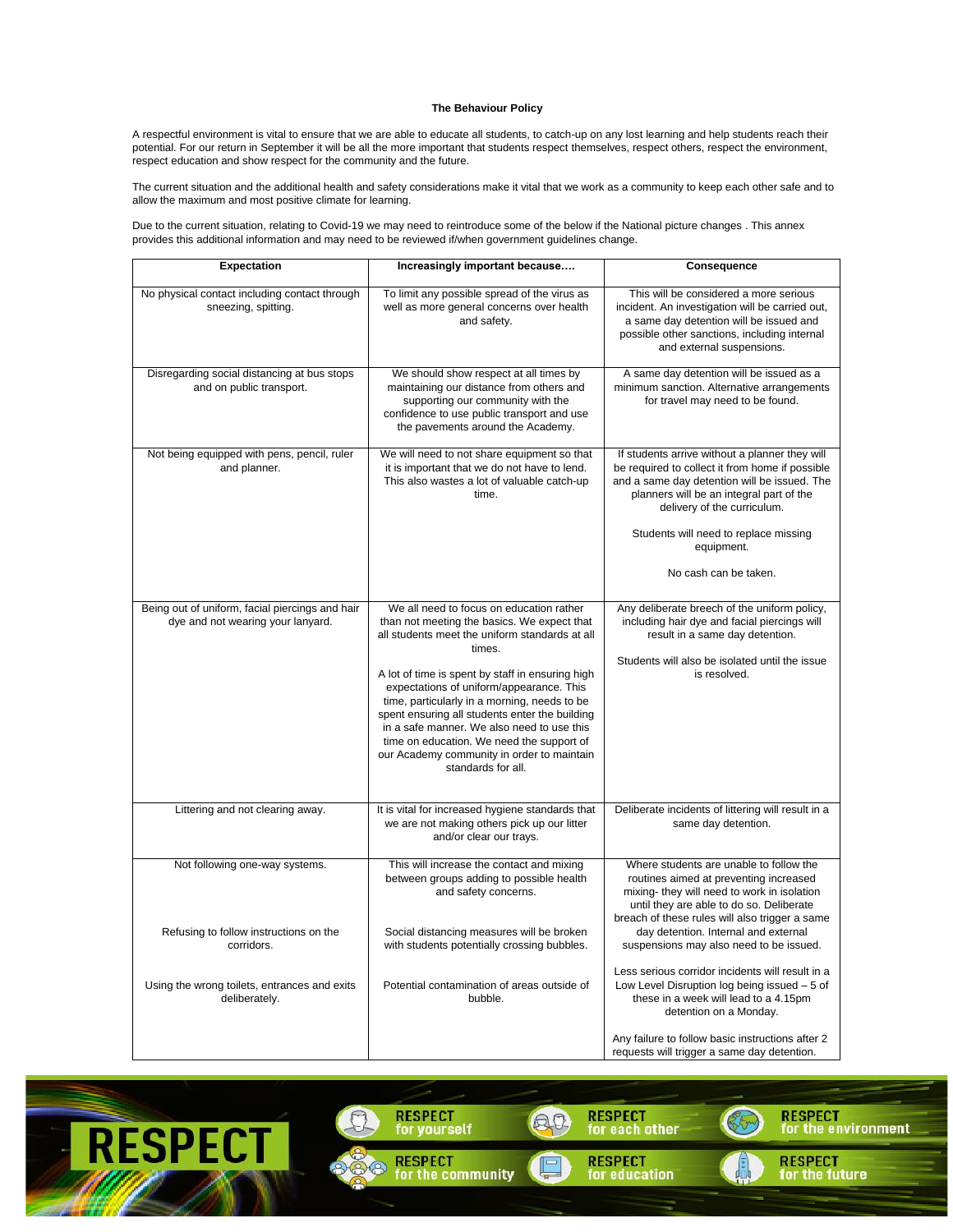# **CONTENTS**

- 1. Statement of Policy Page 3
- 2. Other Policies Page 3
- 3. Key Principles Page 3
- 4. Aims Page 4
- 5. Rewards Page 4
- 6. Attitudes to Learning Page 5
- 7. Excellence Page 5
- 8. Academy Rules & Consistency Page 5
- 9. Specific Classroom/Area Rules Page 6
- 10. Respect in the Classroom Page 6
- 11. Classroom Processes Page 6
- 12. Behaviour Management Strategies Page 8
- 13. Work not completed or of poor quality Page 9
- 14. Challenging Behaviour Page 10
- 15. Swearing and abusive Language Page 11
- 16. Respect around the academy Page 11
- 17. Bullying Page 12
- 18. Toilet visits Page 13
- 19. Students Out of Lessons Page 13
- 20. Eating on the Academy Site Page 14
- 21. Chewing Gum Page 14
- 22. Damage Page 14
- 23. Academy uniform Page 15
- 24. Planners / Basic Equipment Page 16
- 25. Mobile phones/Electronic Devices/Headphones/Earphones Page 16
- 26. Serious Misconduct, Sanctions and Support Page 17
- 27. Detentions Page 19
- 28. Appendix 1 Actions and Consequences Chart Page 20
- 29. Appendix 2 Student Expectations Page 21
- 30. Appendix 3 After school detentions Page 22
- 31. Appendix 3 DfE Guidance re Use of Reasonable Force Page 23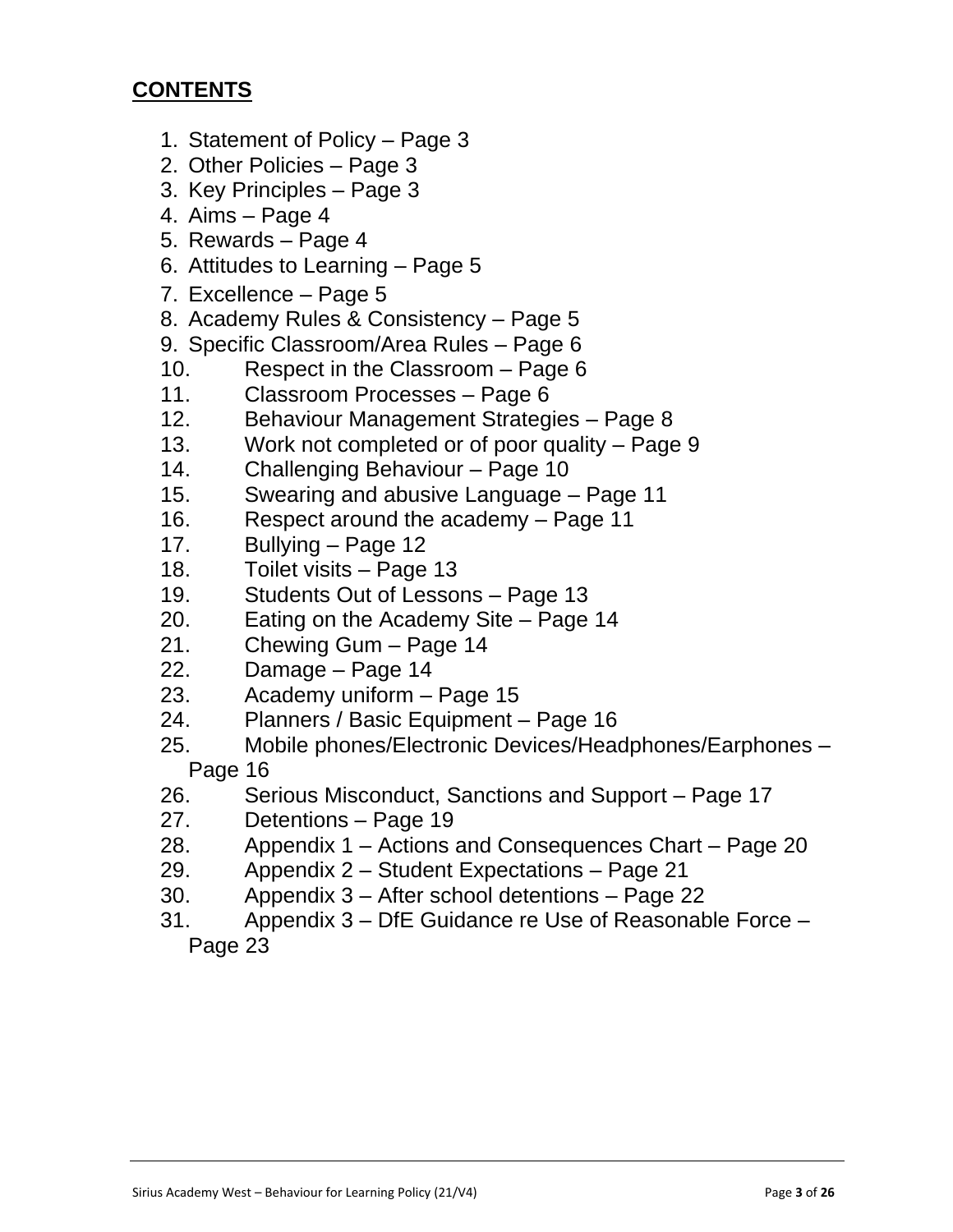# **Behaviour for Learning Policy**

## **Staff Guidelines**

#### **1 Statement of Policy**

The ethos and core values of the Academy revolve around **RESPECT**; for yourself, each other, education, community, environment and the future. The Academy strives to ensure that all students are able to learn and develop their potential and that all staff are able to teach without disruption. The Academy should be a safe and nurturing environment built on an ethos of mutual **respect**. The Academy vision is that every student aims to be their best.

## **2 Other Policies**

This policy should be read in conjunction with the following:

- Anti-Bullying Policy
- Single Equality Scheme Policy
- Uniform Policy
- Suspension statement *(External suspension is an official sanction which will be recorded on the students record and a follow-up minuted reintegration meeting will take place with members of the Senior Leadership Team)*
- Home/academy agreement
- Mobile phone Policy
- Physical intervention guidelines (Appendix 3)

## **3 Key Principles**

- 3.1 The key principle of the Academy and of this policy is based on **respect**. Learning is the main purpose of the Academy and must not be disrupted. Students should be encouraged to develop self-discipline by understanding the consequences of their actions.
- 3.2 The key principles on which this policy is based are:
	- 1. **Respect** yourself
	- 2. **Respect** others
	- 3. **Respect** education
	- 4. **Respect** the future
	- 5. **Respect** the environment
	- 6. **Respect** the community
- 3.3 Students should be encouraged to develop self-discipline by understanding the consequences of their actions. The policy recognises that the default position of students is that they want to do well, **respect** others and value education. The aim of the policy is to ensure this occurs across all of the students, all of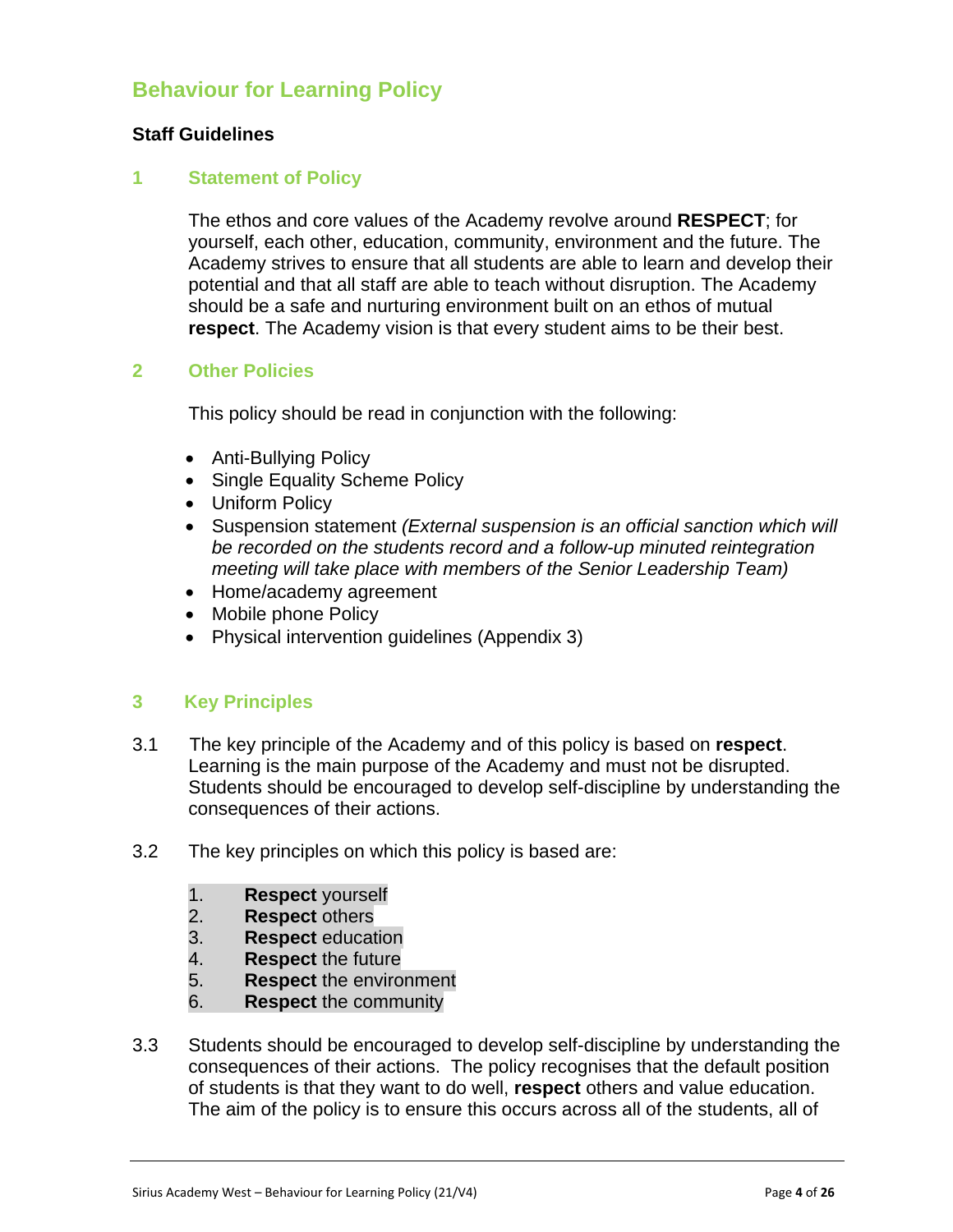the time. The policy provides a framework to create the circumstances for a culture of **respect** to flourish. The policy allows for structures to manage situations where actions fall below the expectations of **respect**. Where there is a high regard for **respect**, a safe, secure & purposeful environment is created for all.

3.4 As well as promoting the core value of **respect**, staff at Sirius Academy West will aim to be guided by three principals in managing the behaviour of students.

1. To be positive which ensures that we have high expectations of all students. That students are supported in making positive choices.

2. To be caring. That staff recognise their importance in providing a role model, recognising students need staff support. Being caring is not different to upholding the rules as having high expectations is also caring.

3. To be fair and consistent. To ensure students know where they stand with clear, consistence routines and guidelines

## **4 Aims**

- 4.1 The aim of a whole Academy policy on behaviour and discipline, revolving around **respect**, is to ensure:
	- That the Academy community treats others with **respect**, **respects** the environment and **respects** the value of education.
	- That behaviour problems are minimised
	- That when incidents do occur measures are in place to reduce their impact on the smooth running of the Academy, and to ensure such actions are not repeated.
	- Provide clarity for parents on all aspects of behaviour within the Academy and allow parents, staff and students to support each other in creating the best possible learning environment
	- To provide a framework for staff to support the learning environment

## **5 Rewards**

 Students can be rewarded with RESPECT stamps in their planner for completing any of the following:

- Making an effective start to the lesson by fulfilling the expectations in 8.1 (Punctuality)
- Achievement of the lesson objective
- Producing a piece of outstanding work
- Demonstrating an active involvement in the lesson

**The end of the lesson** should be carefully planned to avoid the students leaving in a hurried or disorganised manner. Students should be seated and quiet before being dismissed at the door, by the teacher, in an orderly fashion, with uniform worn appropriately.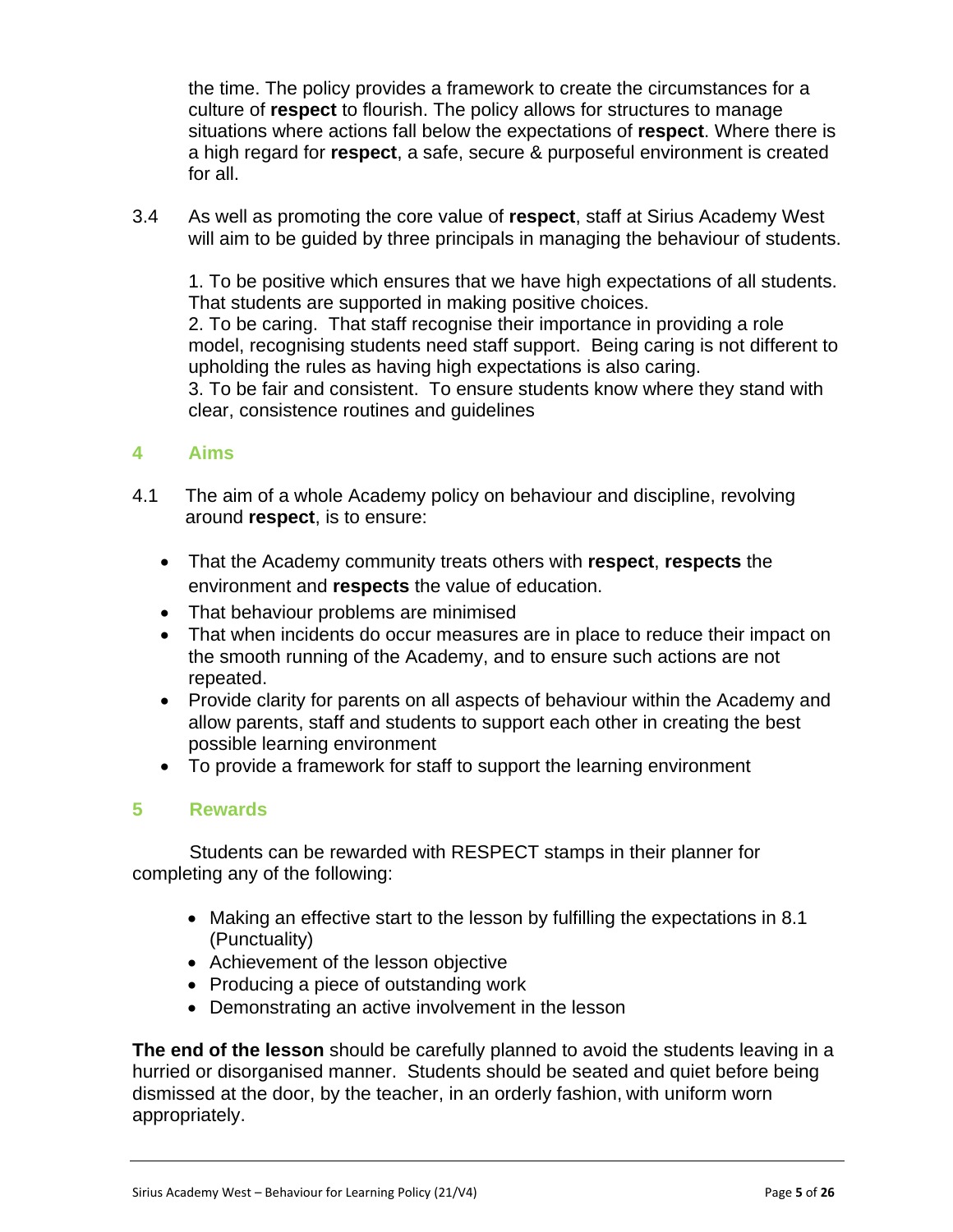## **6. Attitudes to learning**

The Academy supports students in assessing their own attitude to learning including key attributes and skills such as attendance, punctuality, behaviour, uniform, teamwork and enrichment.

Students self-assess their progress each term and work together with their form tutor to grade their attitude to learning.

 There are four levels of attitudes to learning, expert learner, advanced learner, developing learner and potential learner.

 Rewards and privileges are targeted at students who reach expert learner status.

## **7. Excellence**

7.1 The aim of this policy is to create a culture of **respect**. We recognise that the default position of students is respectful, hardworking members of the Sirius Academy West community.

We reward excellence in many ways including:

- Subject-specific RESPECT stamps in student planners
- Expert Learner Programme
- Certificate of Excellence
- Weekly identification of 100% attendance and punctuality
- Students receive positive texts home
- Subject nominations and awards
- Kind Gesture Journal for non-academic excellence e.g. politeness, leadership
- Year group celebration assembly
- Tutor nominations in assembly
- Recognition via the MyEd app
- And any other strategies implemented by the Academy.

## **8 Academy Rules & Consistency**

- 8.1 All staff have direct responsibility for standards within the classroom environment and within the wider Academy. The students must be made aware of staff routines and expectations. The Academy rules and expectations will be displayed in all classrooms and should be used as a reference point.
- 8.2 The teachers and students have agreed the rules so that: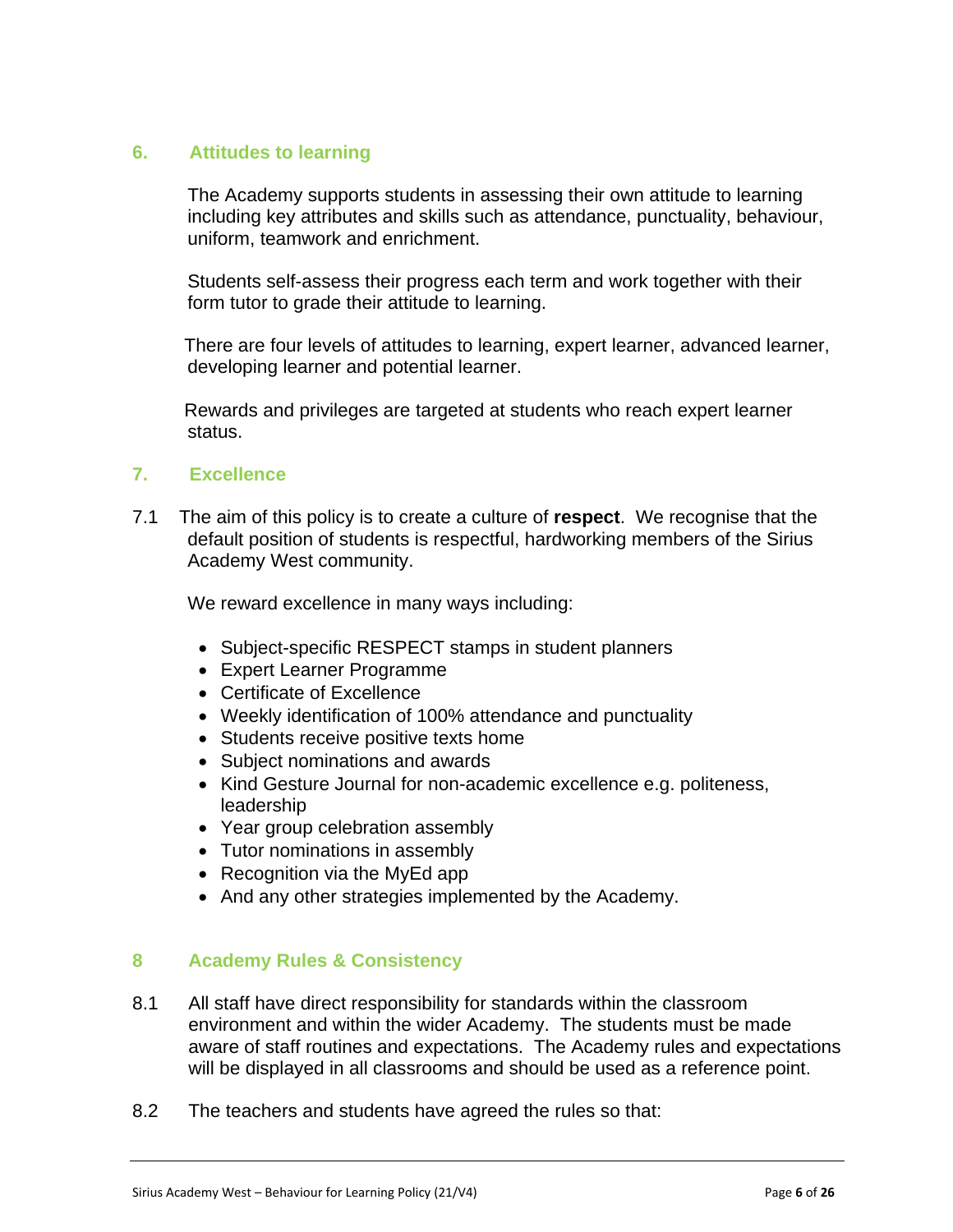- The principle of **respect** can be followed by all.
- There is a common and agreed framework of high expectations.
- Students and staff are clear about acceptable attitudes to learning within the classroom
- Expectations are displayed as a reference point for all lessons

#### **9 Specific Classroom/Area Rules**

9.1 In addition to the Academy rules it will be necessary for some teachers to develop more specific rules in line with the nature of the subject, the equipment commonly used and the layout of the room. Health and Safety considerations will guide these specific rules in the more practical subjects.

It is important that these specific rules are also displayed as a reminder and reference point.

#### **10 Respect in the classroom**

#### **Classroom Routines**

10.1 Effective classroom routines are key to maximising learning for all. Students are expected to engage with all classroom routines.

Staff will provide a framework of consistent routines.

- 1. Meet and greet.
- 2. Create a professional learning environment
- 3. Straight in, straight on with starter
- 4. Challenging and engaging tasks to allow for progress to be made
- 5. Bespoke seating plan.
- 6. No hands up questioning.
- 7. Active listening
- 8. Circulate the classroom
- 9. Consistently apply the Academy reward strategy
- 10.Orderly dismissal led by the teacher

#### **11 Classroom Processes**

Set out below are some general points about dealing with inappropriate student behaviour and some typical situations familiar to all teachers:

- 11.1 For Staff:
	- Teachers should plan to support positive discipline for learning
	- Teachers should consider the seating arrangements of classes; if there are pockets of distraction this could be addressed by a re-organisation of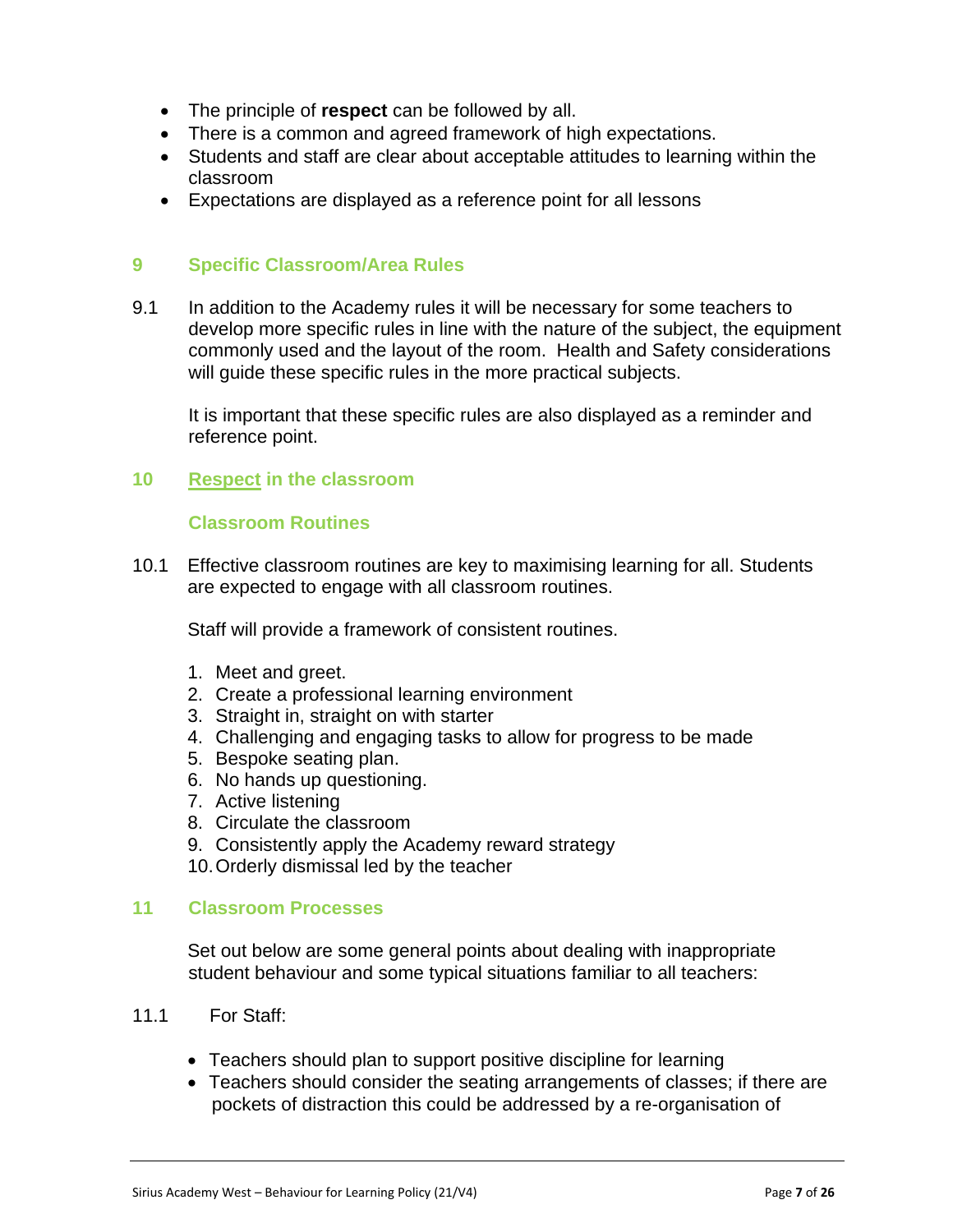seating. The social dynamics of the classroom is significantly influenced by the students' seating plan.

- Teachers should celebrate positive behaviour and attitudes of students throughout each lesson.
- A calm, purposeful response to inappropriate behaviour is more productive and consequently more likely to defuse the situation. Teachers should seek to de-escalate situations that may lead to negative behaviour for learning
- All teachers should adhere to the Academy's discipline for learning protocol. This protocol has the following clearly defined stages which are actioned if students infringe any of the behaviour for learning expectations which are clearly displayed in all learning areas (see appendix 1)
- The teacher will prepare the classroom in a manner conducive to good behaviour and be ready for the lesson planned. Sanctions will be issued as follows in the event of poor behaviour:
- 11.2 For students:

Students will be given a friendly warning/reminder about **respecting** classroom expectations

- **Stage 1 (S1)** a verbal warning is issued and the student has their name recorded on the board. Staff must state the student's name and make it clear that they are at level **S1**
- **Stage 2 (S2)** a tick is recorded next to the student's names denoting a positive, restorative conversation with the classroom teacher must take place at the end of the lesson. Staff must state the students' name and make it clear that they are at level **S2 and LLD is recorded**. If the student does not engage positively in the restorative conversation at the end of the lesson, they are moved to the **4.15pm, after school, same day detention.**
- **Stage 3 (S3)** The student is moved to the "Matrix" room. Staff must state the students' name and make it clear that they are at level **S3** and the consequences are a **4.15pm, after school, same day detention**. The member of staff must inform home of the matrix.
- **Stage 4 (S4)** full removal to the isolation room for the rest of the day will follow any further infringes of the behaviour for learning expectations.
- $\triangleright$  De-escalation techniques should be employed within all the above stages

NB: If the lesson continues with the same member of staff into the next period then students will remain at the same behaviour stage, these are not cleared.

> A student can be removed if a serious incident occurs without receiving warnings

11.3 Examples of more serious incidents include – verbal abuse to staff, damage, physical contact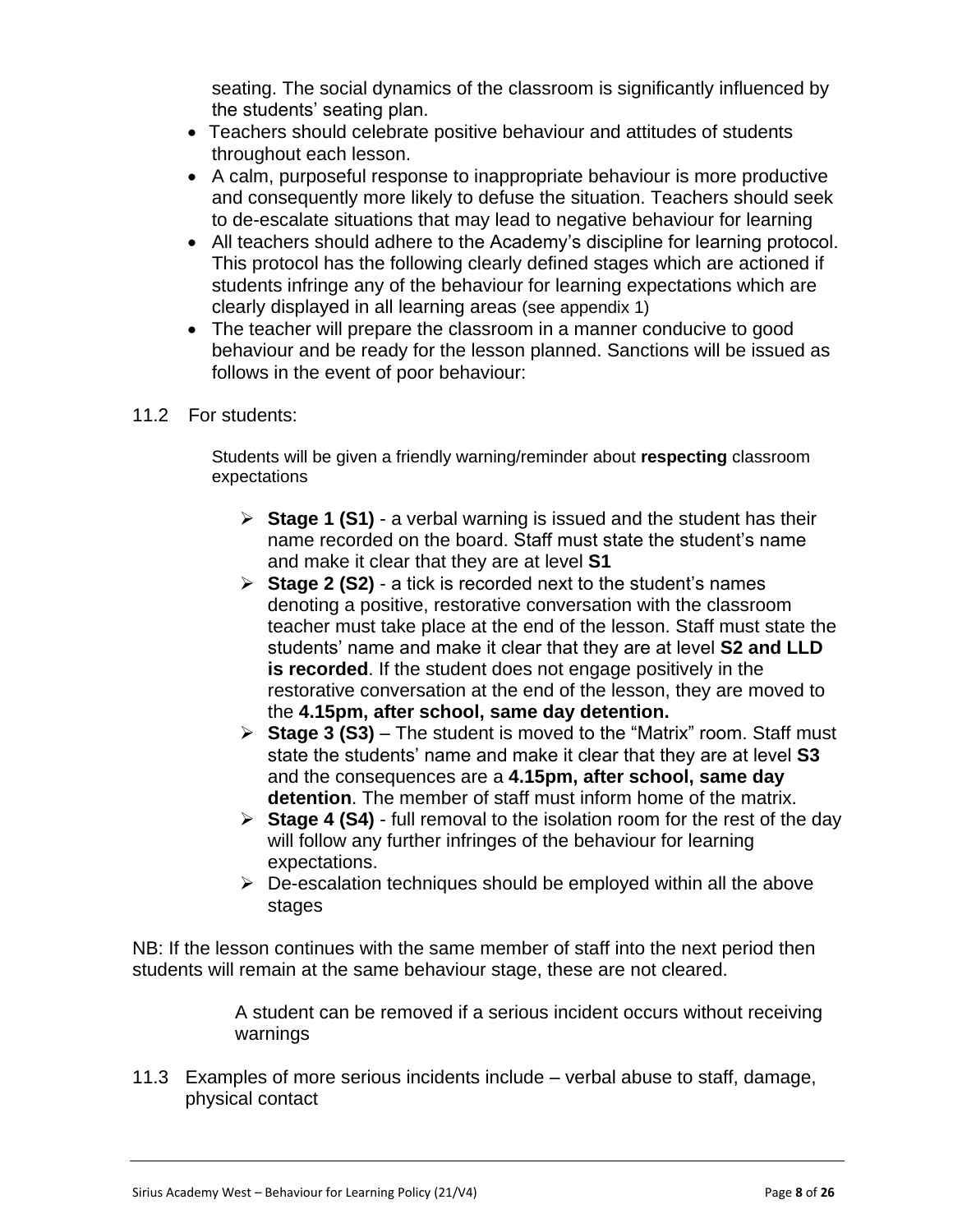For Staff:

- Staff should not rapidly progress through the stages without giving clear warnings and attempts at de-escalation
- The stages must be followed if a student is disrupting the learning of other students. All incidents should be recorded on the Cloud School behaviour management log.
- Staff are actively encouraged to make contact with home for any "Matrix" or more serious incident.
- Staff should treat students fairly and give them the opportunity to discuss the incident at an appropriate time (the time of this can be decided by the member of staff)
- Staff may wish to use alert@siriusacademy.org.uk

## 11.4 Low level disruption

Low level disruption can be extremely disruptive and prevent students from learning. Low level disruption is behaviour that has a high impact on the quality of education that is able to be delivered and does not show respect to education, academy ethos or staff.

For Students

## **5 +LLD disruption logs in a week = 4.15pm, after school, Monday detention.**

Examples of low level disruption are:

- Not active listening
- Turning around
- Talking over the teacher
- Talking across the classroom
- Poor effort to classwork
- Non-completion of homework tasks for KS4 3 missed detentions in a week will trigger a detention

## For Staff:

Staff must maintain control of their teaching space by managing low level disruption at all times. This can be done via effective planning and the delivery of engaging and challenging lessons and creating a positive learning environment. LLD disruption must be logged on Cloud School.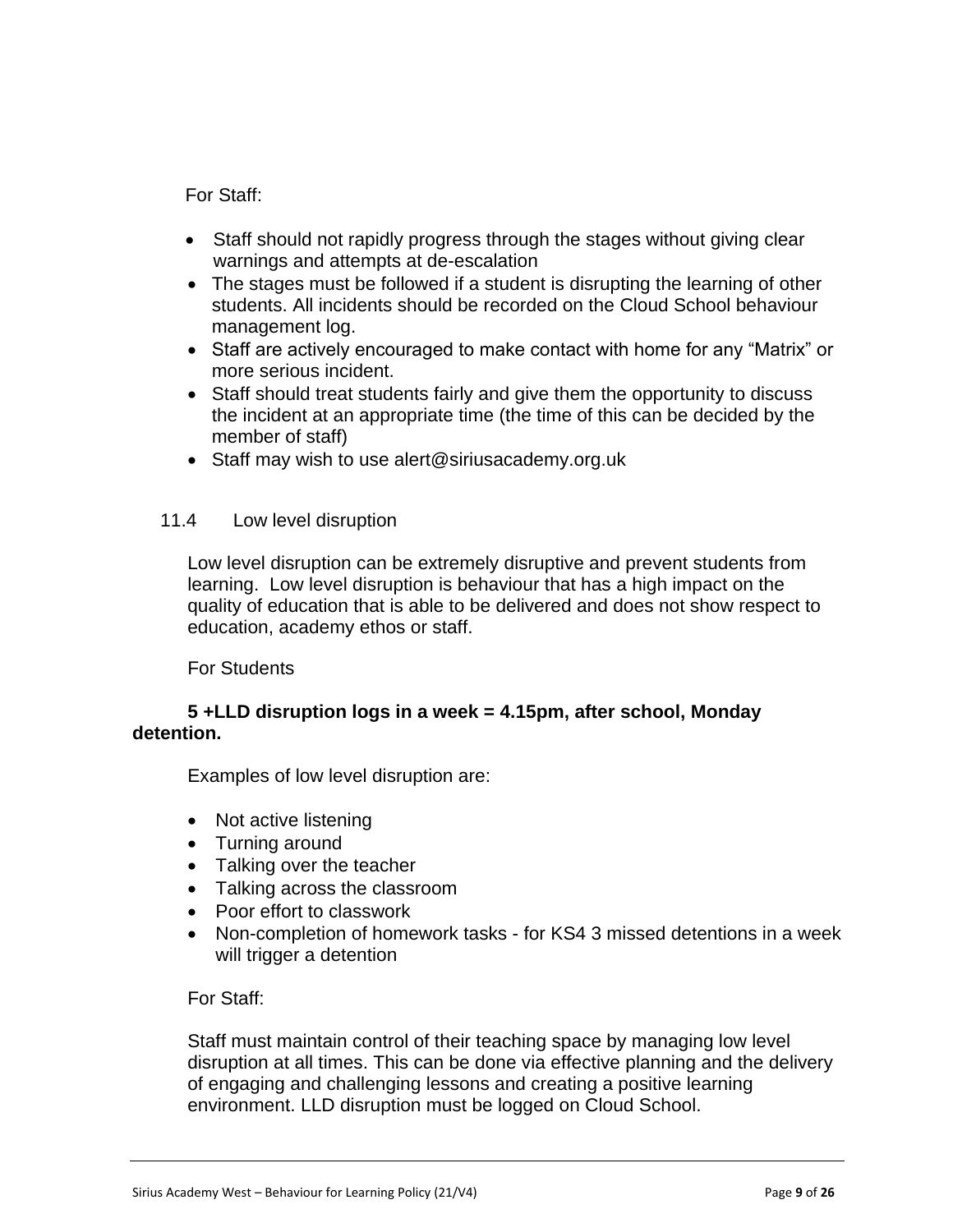## **12 Behaviour Management Strategies**

#### 12.1 **The Start of a Lesson**

The start of a lesson should have the following characteristics so that students can settle and engage in learning quickly.

**Punctuality –** lateness can have a significant impact upon learning. Being prompt shows **respect** for education, others and yourself. Punctuality is a key life skill and is covered by the Attitude to Learning Programme.

For students:

- Lateness is defined by students arriving at the lesson significantly later than the majority of the teaching group.
- Lateness to the morning tutor session is defined by students arriving on the school site after 8.25am and in their tutor room after 8.30am (or the allocated time for their year group if this changes)
	- Students who are not in their tutor room by 8.30am (or the allocated time for their year group if this changes) will receive **4.15pm, after school, same day detention.**
- Students are expected to enter the room on time, wearing their uniform appropriately, collect resources, sit down, get equipment and student planner out and engage in the lesson starter
- Students arriving late after break or lunch will be issued **4.15pm, after school, same day detention.**

For staff:

- Teachers are expected to meet and greet students at the classroom door at the start of the lesson.
- Teachers who, for whatever reason, hold back a student beyond the start of the next lesson must always provide the student with a brief note giving time, date and signature.
- Lateness should be recorded on registers
- In the event of late arrivals, the lesson should continue as smoothly as possible. The lateness should be acknowledged at the end of the lesson and through registers.
- Register is taken whilst students are engaged in the starter activity. Latecomers are challenged appropriately
- The learning objective is shared with students so that the students are quite clear about the format of the lesson and what you expect to achieve by the end of the session. The learning objective should be clearly displayed and revisited at appropriate points throughout the lesson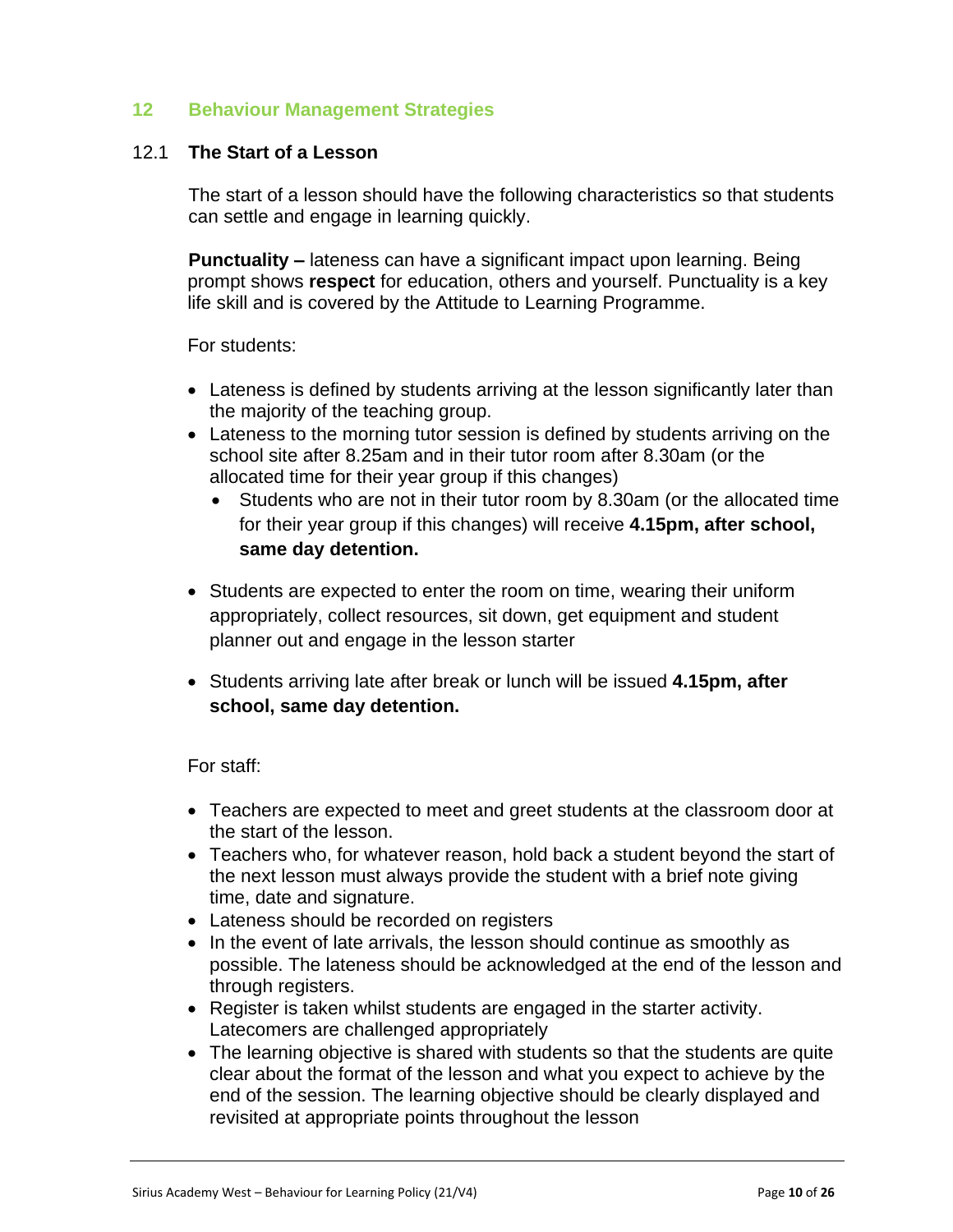## **13 Work not completed or of poor quality**

13.1 For students:

Students not completing work within a lesson should be spoken to at the end of the lesson and if needed should be given additional work for homework.

13.2 For staff:

A judgement is needed regarding the:

- Previous record of the student
- The significance of the work
- The reason for non-completion or poor quality of the work

Depending upon the judgement, the responses could be:

- Repeat the work to a higher standard
- Use discretion in applying additional work
- Contact home
- Staff may wish to us alert@siriusacademy.org.uk
- 13.3 If the student is frequently not completing work, or consistently producing work of poor quality, staff should seek the support of the Curriculum Director/Pastoral Team. If there is still no improvement the matter should be referred to the Pastoral Team again with a view to parents being contacted.
- 13.4 If the Pastoral Team sanctions fail to make an impact the student may be referred to one of the members of the Senior Leadership Team as line management for the subject.

## **14 Challenging Behaviour**

- 14.1 For students:
	- The procedures and warnings can be by-passed in the event of a more serious incident, such as verbal abuse, physical contact, sexualised behaviour or damage.
	- Refusal to co-operate or follow instructions from staff will lead to serious consequences, up to and including an external suspension.
- 14.2 For staff:

Staff are advised to adopt the following course of action as a response to challenging behaviour: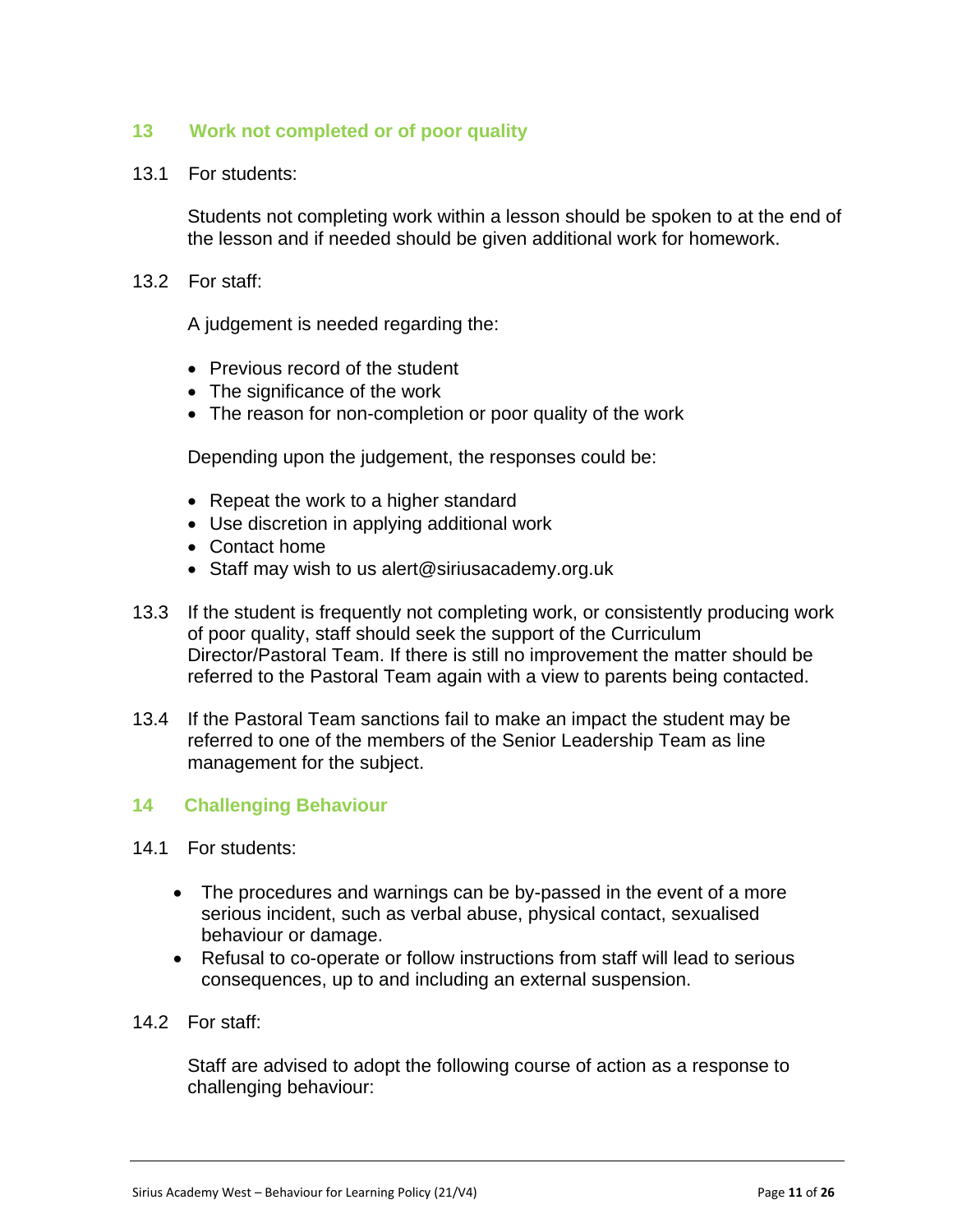- Anticipate the potentially escalating situation by remaining calm and avoiding provoking a challenge
- If possible, avoid dealing with the situation in the public arena of the classroom where the class becomes an audience
- Defuse the situation by asking the student to come to the front to discuss the problem, whilst the class carries on working. Alternatively ask the student to step outside, briefly discuss the issue with him/her when they are calmer
- If in spite of these strategies, the situation is escalating and detracting from teaching/learning, the discipline for learning protocol must be followed and the student is matrix removed from their learning environment using the 'alert' member of staff to remove the student if needed

## **15 Swearing and abusive language**

15.1 For students:

Whatever the context, swearing/abusive or inappropriate sexualised language directed to staff or students, or within the hearing of staff or students is unacceptable and must result in an appropriate sanction.

- 15.2 For staff:
	- If the swearing/abusive or inappropriate sexualised language is at a low level on the scale, i.e. a slip of the tongue or part of an overheard student-to-student conversation, a private conversation, a private reminder of appropriate language is in order
	- If the swearing/abusive or inappropriate sexualised language is public and offensive, it must be challenged by either a private or a public reprimand according to the circumstances
	- If the swearing/abusive or inappropriate sexualised language is public and challenging, and directed towards a member of staff then it requires a firmer response up to and including **an external suspension.** The same sanction applies for any racial, prejudice or homophobic comments that are directed at another student or adult.

## **16 Respect Around the Academy**

16.1 For students:

Students are expected to move around the Academy site courteously and with **respect.**

At the end of lessons, break and lunch there is inevitably going to be a degree of congestion. To ensure **respect** for others, the environment and a safe environment we maintain 'courteous corridors' policy.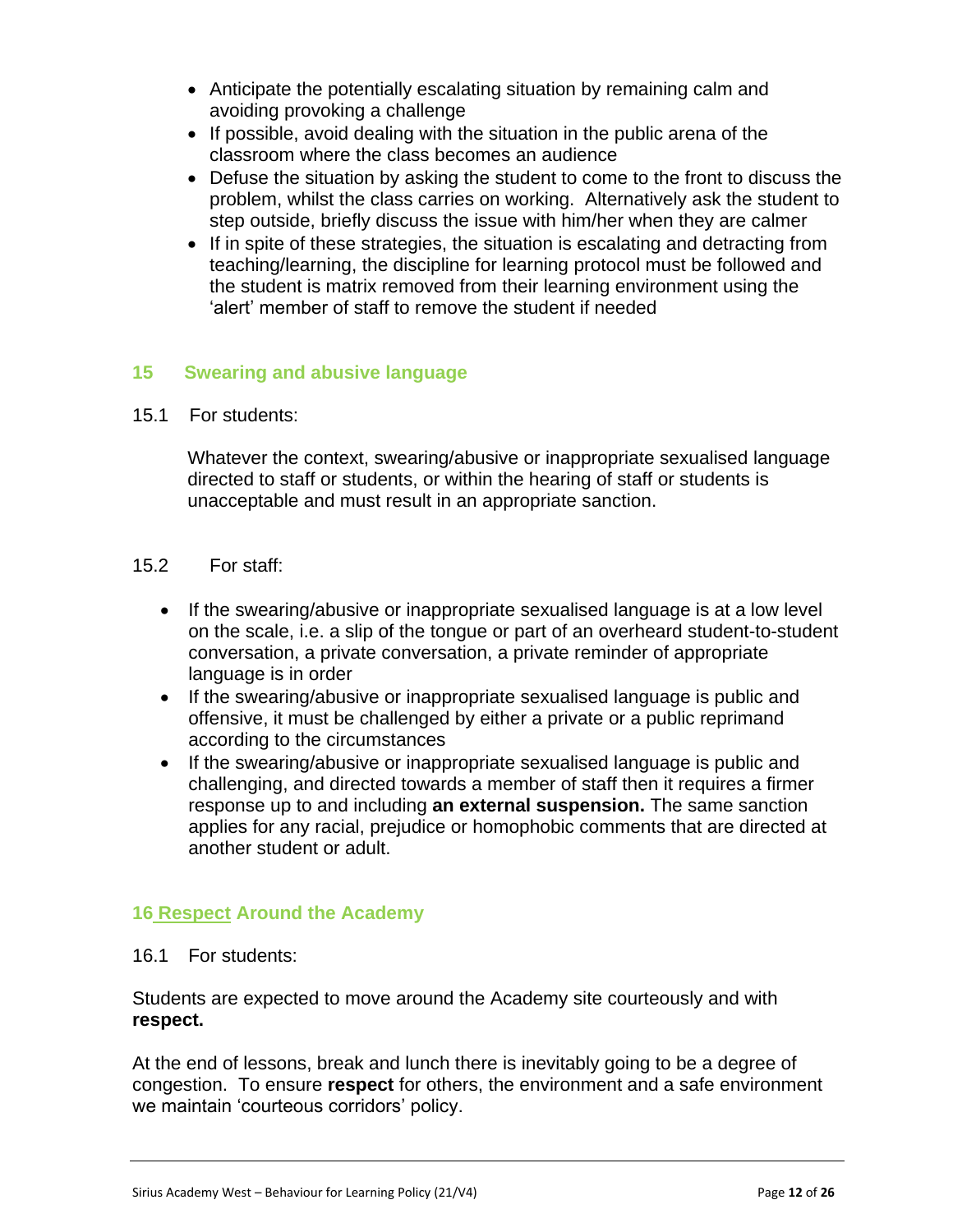Courteous corridors are ensuring respect around the Academy area.

"Courteous corridors" include**:** 

- Sensible movement
	- Remaining on the left
	- No chewing gum on site
	- Not eating/drinking out of designated areas.
	- No physical contact
	- Not throwing food
	- Not littering, using bins provided
	- Not being on the corridors following lesson start (Lockout)
	- Removing outdoor clothing inside.
	- No use of electronic devices, including mobile phones
	- Be aware of visitors trying to move and give way where possible. Be positive e.g. holding doors, saying hello

#### Out of classroom tariffs:

Minor disruption on the playground/outside/corridor – logged as LLD (**x5 in week = 4.15pm detention on a Monday.**) If staff do not know the student's name, the member of staff will ask to see their planner. Refusal to do so will be classed as no planner and a CCTV request will be made to identify the student.

A **4.15pm, after school, same day detention** will be issued for;

- Eating or drinking above ground floor
- Littering/throwing water
- Chewing
- Smoking or vaping- additional sanctions will be considered in each case.

Students are expected to wait in an orderly fashion at bus stops. This is to allow for safety of students and pedestrians.

#### 16.2 For staff:

A member of staff's responsibility for standards of student behaviour extends beyond his/her classroom. It is the general willingness of staff to provide consistency in situations they come across during the unstructured periods of the Academy day, which greatly enhances the standards of behaviour throughout the site.

In order to maintain visible consistency around the site, staff should ensure:

• Meet and Greet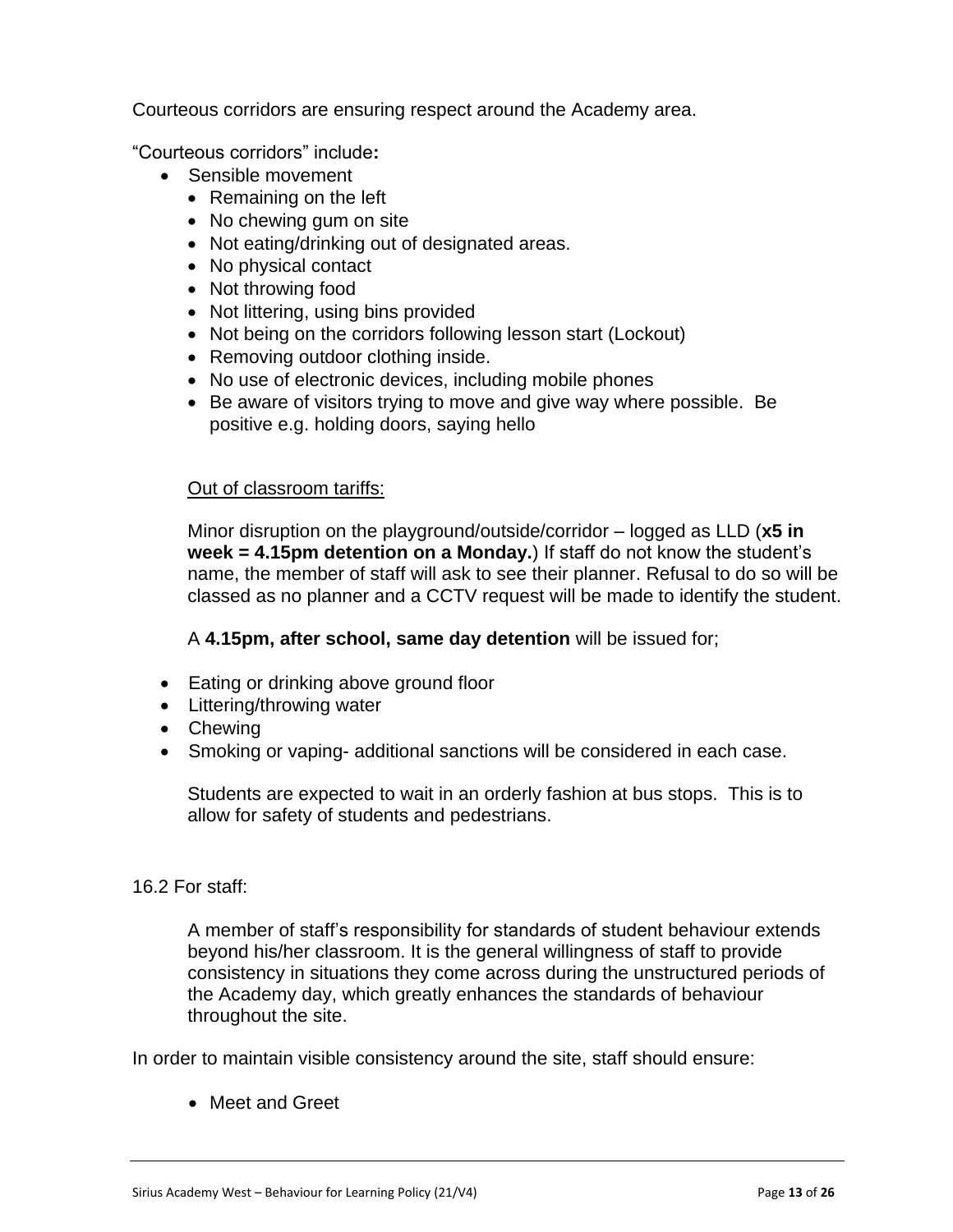- Be prompt and proactive on duty
- Challenge and log all corridor infringements including any form of offensive comment
- Praising positive behaviours e.g. holding doors, clearing tables

## **17 Bullying – See Anti Bullying Policy**

#### **18 Toilet visits**

18.1 For students:

During each lesson period, students may request permission to visit the toilet. This should be a rare and exceptional occurrence as students should be encouraged to use the toilets before tutor period, at break, lunchtime and after school. Frequent time out of the classroom can cause significant gaps in learning.

Students with evidenced medical problems will be provided with a toilet pass, This pass should be carried by the student at all times.

Time missed should be made up at the end of the lesson.

18.2 For staff:

Pastoral Teams and tutors should periodically remind students that visits to the toilet during lesson time are inappropriate and exceptional.

When faced with a student request for a toilet visit, teachers could use the following responses:

- Initial response no, subsequently
- Privately ask the student if the visit is vital as the lesson is important
- Ask whether the student could wait until the end of the lesson
- Be more sympathetic to a repeated request
- Grant permission, but point out that the lesson is important and that if students are allowed to go to the toilet during lessons a pass must be given
- Make up time at the end of the lesson, if appropriate.

#### **19 Students Out of Lessons**

- 19.1 For students:
	- Time out of lesson leaves gaps in learning
	- Students should not leave a lesson without good reason and should not normally be allowed to leave a lesson**.**
	- If a student walks out of a lesson without permission this is classed as a self matrix = **4.15pm, same day, after school detention**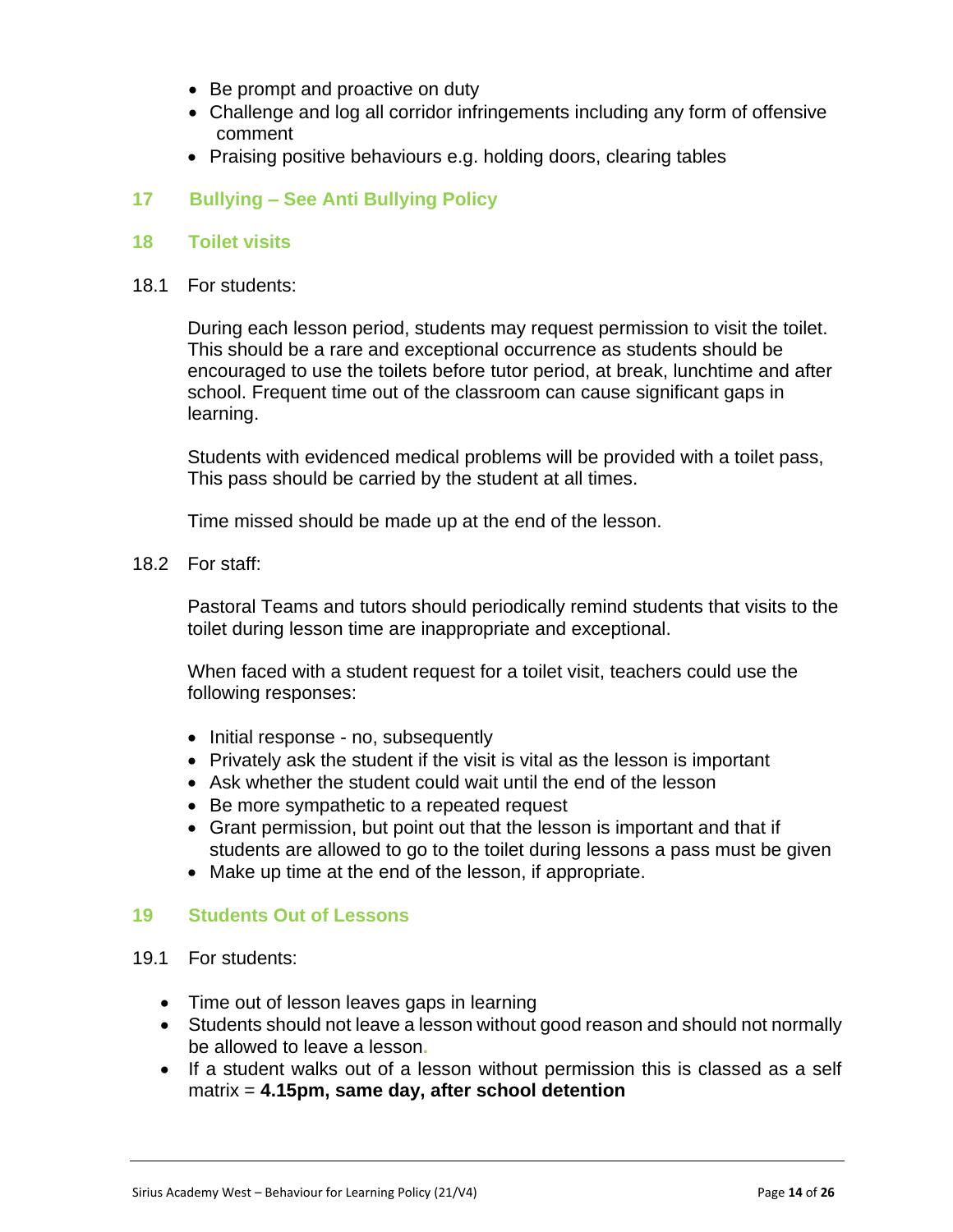- If a student is allowed to leave the room they should always be given a large staff pass.
- 19.2 For staff:
	- If a student is allowed to leave the room they should always be provided with a staff pass and this should be only one student at a time.
	- All students out of lessons should be challenged. If they do not have the pass with them, they should be referred to the teacher from whose lesson they have come.
	- Students should be logged as truanting if there is no valid reason for them to be out of class. Actual truancy will result in **4.15pm, after school, same day detention.** Appropriate action should be taken by that member of staff. Repeated truancy incidents will results in appropriate further sanctions.

#### **Respect for the Academy Environment**

#### **20 Eating on the Academy Site**

20.1 For students:

Students are allowed to eat food and consume drinks other than water in these areas only:

- The Parkway Restaurant, Oasis Restaurant and Four Seasons Restaurant
- Outdoor dining spaces
- In selected club areas or room 131
- 20.2 For staff:

There should be no eating or drinking on corridors. Students who are in breach of this should be spoken to and the information recorded on Cloud School. Students will automatically receive a **4.15pm, after school, same day detention.**

Where students are found littering they will receive **4.15pm, after school, same day detention.**

#### **21 Chewing gum**

Students are not allowed to bring gum onto the Academy campus. If students are seen to be chewing, they should be told to remove the gum and the incident recorded on Cloud School, which will trigger a **4.15pm, after school, same day detention.**

#### **22 Damage**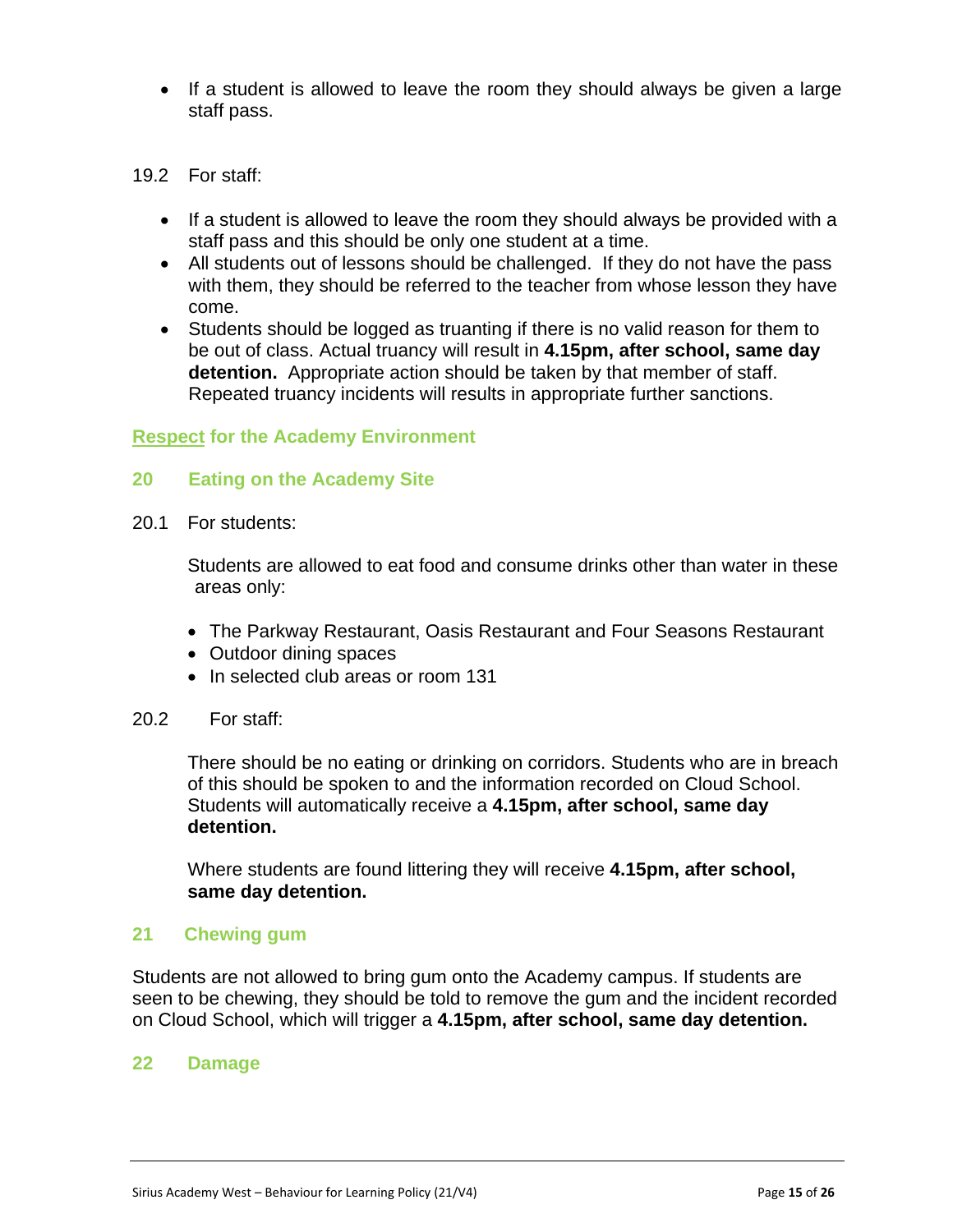- Damage is one of the Academy's absolutes. The Academy is for everyone including future generations. It is essential we protect this environment.
- Damage reduces funds available directly for learning.
- Damage will trigger a **4.15pm, after school, same day** detention along with other appropriate sanctions such as internal suspension with parental contact. Suggested payment and community payback

## **23 Academy Uniform – also see Uniform Policy**

23.1 For students:

The Academy subscribes to a policy which requires all students to wear Academy uniform. Parents and students accept this constraint when making an application for a place at Sirius Academy West.

The pastoral team which consists of the Year Leader, Year Assistant and Tutor are the first points of contact for uniform. Year Teams are at Year group doors to perform basic checks as students enter the building. Tutors should be at the door of their tutor room to meet and greet students – this is when additional uniform checks will be completed. During the morning registration, any student not in correct uniform will be sent to the pastoral assistant where parental/carer contact will be made and the student will be sent home to change into appropriate uniform. If this is not possible students will be loaned items of uniform which they will be expected to change into. Failure to adhere to this will result in the student being isolated and a **4.15pm, after school, same day detention.** This includes a lack of lanyard. Any students not wearing uniform appropriately should be challenged and the uniform corrected. Ties should be an appropriate length and worn to the top button. Where parental contact can be made, it may be appropriate to send the student home for a temporary period of time to change their uniform.

Jewellery should not be worn apart from a watch (Smartwatches are not permitted) and a single stud in each ear. Visible body and facial piercings are not permitted. Only natural hair colours are permitted with no extreme hairstyles permitted which include mohicans and tram-lines. Finger nails and make up should be natural. False nails, false eyelashes and nail polish are not permitted and natural nails should not be of an excessive length.

Repeated failure of students to adhere to the uniform policy will result in them receiving an external suspension.

Sirius Academy West cannot accept responsibility for any items that are stolen or damaged.

23.2 For staff: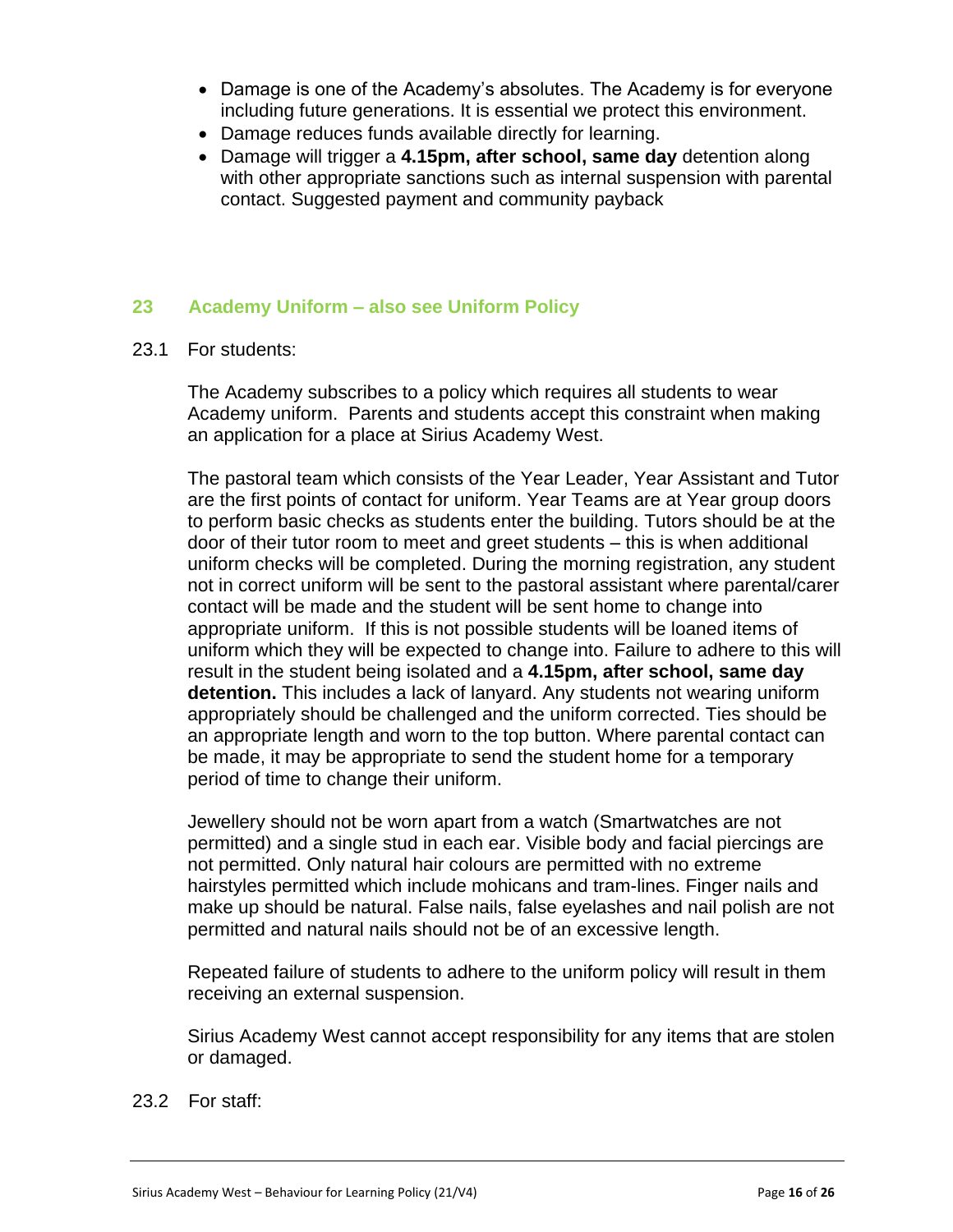All staff should challenge inappropriate uniform in all lessons and around the Academy without disrupting the learning of others.

Pastoral teams will endeavor for perfect uniform using:

- Contact home uniform bringing in/collecting
- Stock uniform
- Have a slip with parental contact
- Isolation and **4.15pm, after school, same day detention.** Where there is clear, obvious intention to breach the uniform policy.

Pastoral teams will maintain accurate uniform logs to ensure no repeated infringement

## **24. Planners / Equipment**

- 24.1 For students:
	- Academy planners and basic equipment (Pen, pencil and ruler) are compulsory for all students and will be checked in Registration period. These are important to ensure key information is present in lessons and students can record home practice retrieval activities. Furthermore, Rewards (See section 5) will be issued in the Academy planner via RESPECT stamps and collated each week by the tutor.
	- Academy planners will be issued to students and if these are lost or defaced they must be replaced at a cost to the student. Failure to bring the planner or basic equipment will result in a **4.15pm, after school, same day detention.**
	- To ensure that Academy planners and basic equipment are present every day and are kept in immaculate condition, students should bring a bag with them when they attend the Academy.
- 24.2 For staff:
	- Pastoral staff will regularly check planners and trigger rewards for students when the reach certain milestones in a term.
- 24.3 For parents / carers:
	- Parents / carers are to ensure that they view the weekly designated area of the planner which gives key information on student's attitude to learning throughout the week. This will help to support in ensuring the attitudes of students are monitored by all key individuals.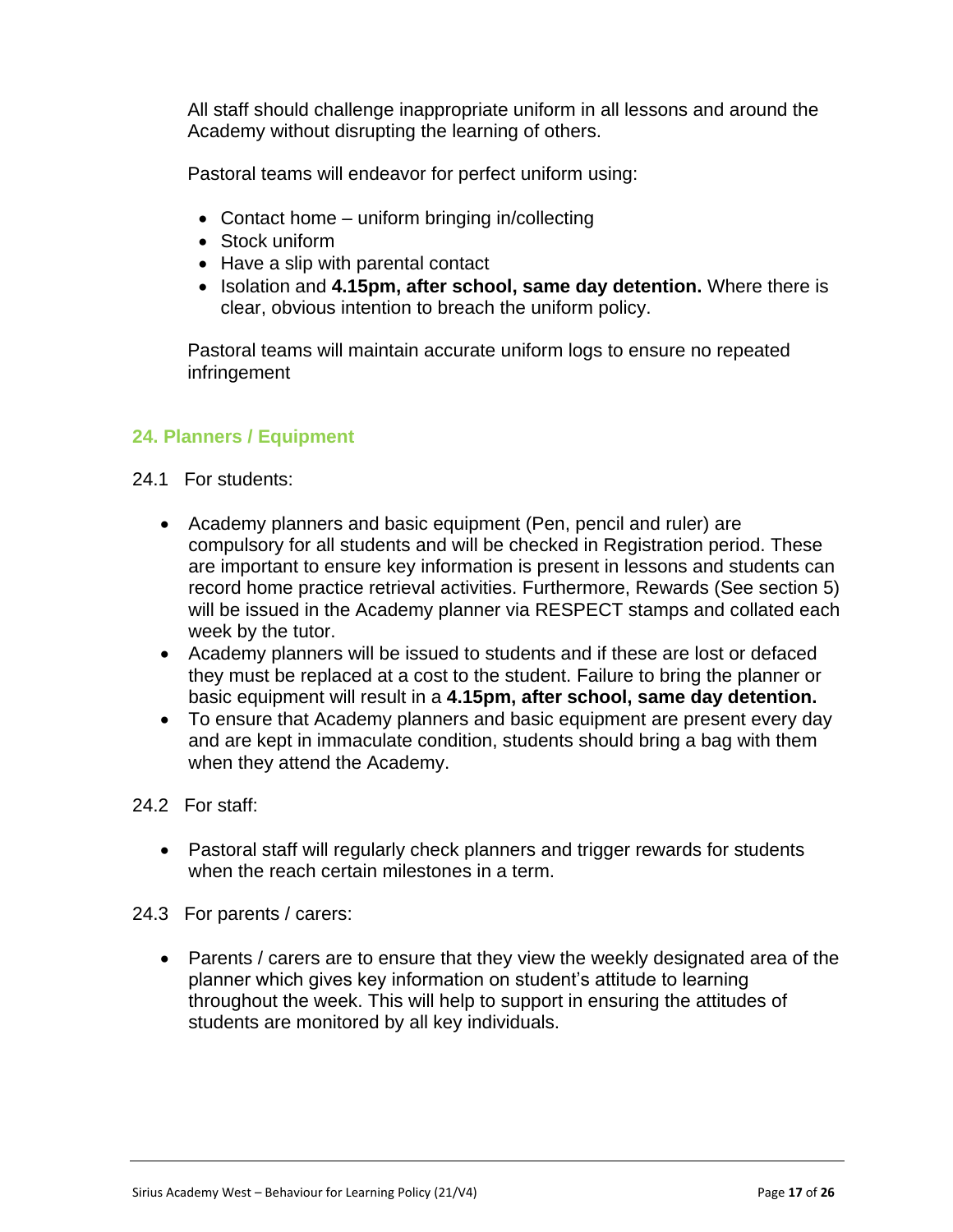### **25 Mobile phones/Electronic devices/Smart watches/Headphones/Earphones (– also see Mobile Phone Policy)**

- 25.1 For students:
	- The use of electronic equipment, such as mobile phones, is becoming increasingly problematic in school. The use of them often deflects from education. The management of such devices is difficult so all electronic gadgets are subject to the 'not seen or heard policy' within the academy building.
	- Mobile phones, and all electronic devices, including earphones must not be visible or heard in the school building or during any outside lessons. If, for any reason, they need to be brought in to school they must be turned off and kept in bags, out of sight, throughout the entire academy day. This includes break and lunch times. Any student caught with any of these items on display during the school day will have it taken off them by a member of staff. It/they will be kept in a secure place in the school office and must then be collected by an adult once the academy day has finished. If this is not possible, then the student may collect the item themselves at the end of the school day on the Friday of that week. If confiscation happens on Friday that the student cannot collect it until the following Friday. If, in these circumstances, any students refuses to hand the items over then serious sanctions will be issued, up to and including an external suspension. **Any student who has an electronic device confiscated more than once in a week, will also complete a 4.15pm after school detention.**
- 25.2 For staff:
	- Staff must be vigilant and consistently carry out the 'not seen or heard policy'
	- Staff will model the 'not seen or heard policy' by refraining from using mobile phones in lesson time or on in the presence of students.

#### **26 Serious Misconduct, Sanctions and Support**

26.1 For students:

Serious misconduct, such as: extreme violence, premeditated violence, sexual assault, the supply or possession of illegal substances or alcohol or the possession or use of an offensive weapon, will not be tolerated by the Academy and will lead to serious sanctions up to and including permanent exclusion for the individual or group involved in such actions. See suspension statement. Levels of persistent breaching of the academy rules can result in serious consequences, up to and including permanent exclusion.

26.2 For staff: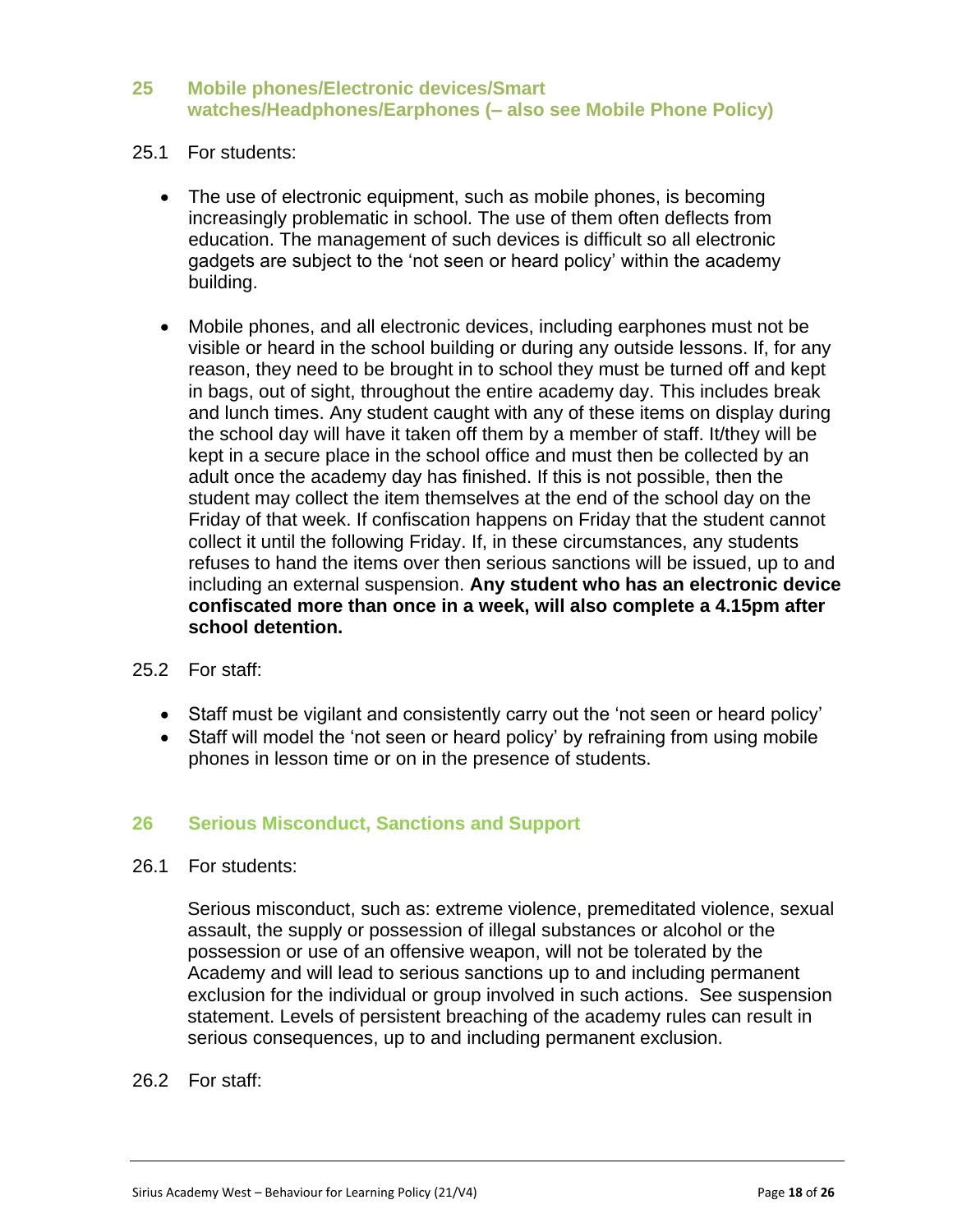Students can be placed on a formal report at the discretion of their tutor, pastoral leader or member of the Senior Leadership Team. Students on report are expected to get the report signed and graded in line with the Academy's attitude to learning criteria in all lessons. Students are expected to show the report to the specified member of staff at the end of the day and to their parents/carers. Failure to adhere to the report system will result in students being isolated for a period of time. Poor behaviour in 131, or lack of engagement, will escalate the sanction, up to an external suspension.

Students who are guilty of persistently failing to adhere to Academy expectations and/or are frequently matrixed or removed from lessons will be targeted with behaviour "blitz" monitoring. This will involve the student being given clear improvement targets that are closely monitored by tutors, or another specified member of staff. They will also be subject to additional support programmes provided by the Academy. A referral to alternate provision may be made and/or an external suspension may be issued.

- 26.3 Smoking or vaping– a key aim of the academy is to support the health of all students. The academy is a non-smoking site for all. Students caught smoking will receive a **4.15pm, after school, same day detention- Additional sanctions will be considered in each case.**
- 26.4 Where students are suspected of having items banned by school policy including knives/weapons, alcohol, illegal drugs, stolen items, tobacco/cigarette papers, fireworks, pornographic images and any other article likely to be used to commit an offence, cause injury or damage property, the academy has the right to enable a search for these items. See Physical Intervention and Reasonable Force statement (Appendix 3).
- 26.5 The behaviour policy extends beyond the school gate including behaviour to and from school, in the local shops and on public transport. Where safety, wellbeing is compromised or the Academy is brought into disrepute the Academy will follow the same MSI procedures including all relevant sanctions. In short the Academy has the power to extend discipline beyond the school gate.

*"Teachers have the power to discipline pupils for misbehaving outside of the school premises "to such an extent as is reasonable" (section 90 of the Education and Inspections Act 2006 paragraph 21). See beyond the gates statement*

26.6 The Academy regards malicious accusations against staff as a more serious incident and sanctions up to and including permanent exclusion would be considered.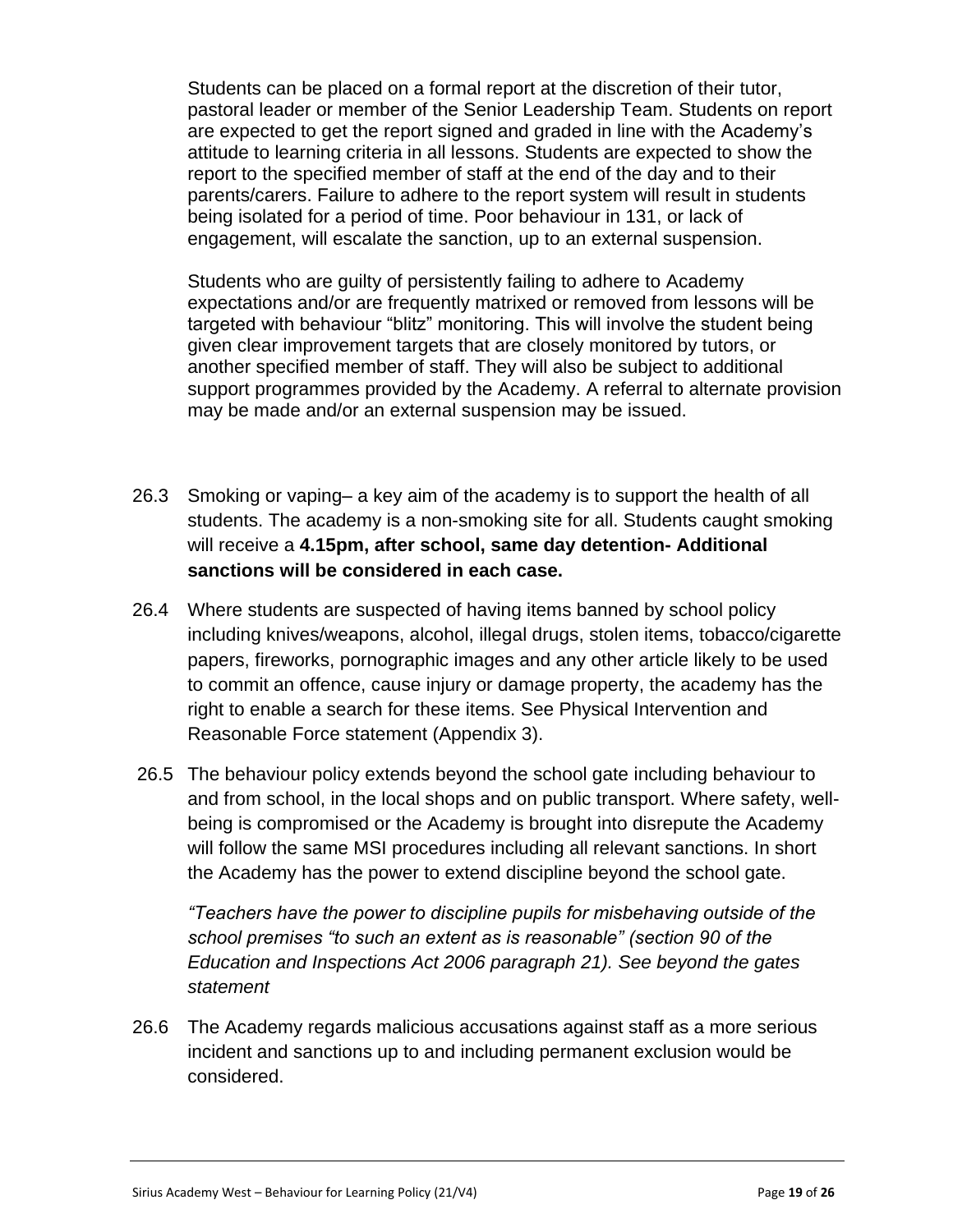- 26.7 Where appropriate, students who disrupt the learning of other students or act inappropriately to members of staff or the public will be expected to attend restorative practice meetings. For serious offences, including physical violence and racism restorative practice meetings will be attended by the Academy's PCSO link officer. Students may also be required to write formal letters of apology.
- 26.8 Students who persistently fail to adhere to Academy expectations may be referred to The Diamond Pathway. Students may spend time in these areas, working in small groups and also may receive support in class. All behaviour support interventions will be recorded to provide an evidence trail.
- 26.9 Where persistent inappropriate behaviour / misbehaviour continues the Academy will increase the level of sanction given to the student if it is the same or similar behaviour types. The increase of sanctions includes but is not restricted to the use of internal suspensions or external suspensions. Furthermore students may be directed to alternative off-site provision or, in some cases, a managed move to an alternative establishment.
- 26.10 The Academy in partnership with Rise Academy may utilise the specialisms of Rise Academy where it is deemed the most effective cause of action to address concerns

## **27.Detentions**

27.1 For students:

**Same day detentions, until 4.15pm** are compulsory. Students who fail to attend a detention will be given additional detention time; **5pm, 6pm on the subsequent days**. If a student persistently fails to attend detentions, they will be issued an external suspension. Detention completion will form part of the reintegration meeting. This meeting will be attended by parent/carer, the student and a member of the Senior Leadership Team.

27.2 For staff:

All incidents should be logged on Cloud School and the detention procedure should be followed through.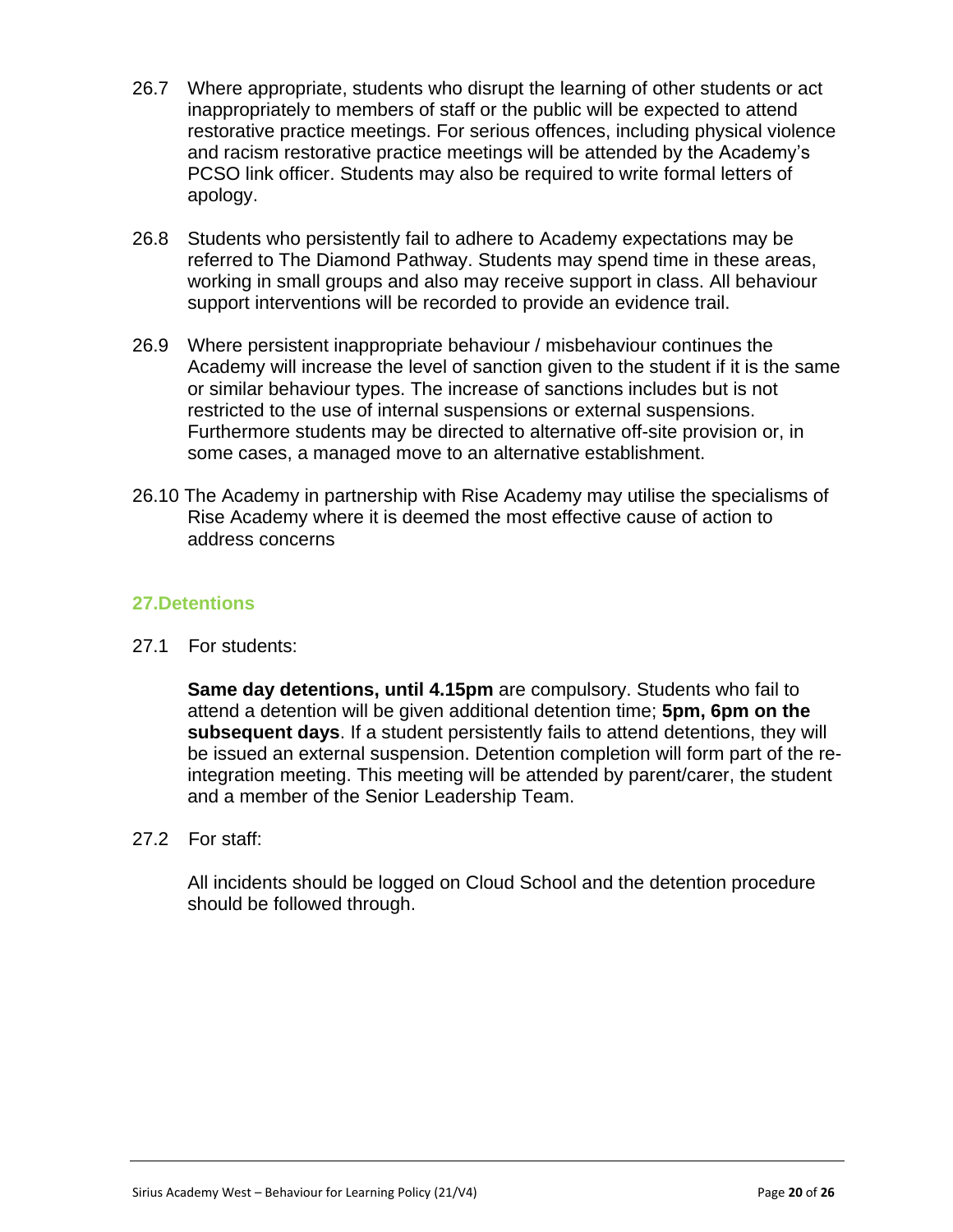# **Appendix 1**

# **Actions & Sanctions Chart**

| <b>ACTION</b>                                                           | <b>SANCTION</b>                                                                                                                                                                                                                                                                                                                                                                                                                                                                                                    |
|-------------------------------------------------------------------------|--------------------------------------------------------------------------------------------------------------------------------------------------------------------------------------------------------------------------------------------------------------------------------------------------------------------------------------------------------------------------------------------------------------------------------------------------------------------------------------------------------------------|
| S1 Stage 1<br>A student disrupts the quality of education<br>for others | S <sub>1</sub><br>• A verbal warning will be given and the student's<br>name will be written on the board. Staff must state<br>the student's name and make it clear that they are at<br>level S1                                                                                                                                                                                                                                                                                                                   |
| S2 Stage 2                                                              | S <sub>2</sub>                                                                                                                                                                                                                                                                                                                                                                                                                                                                                                     |
| Further disruption and/or continuation of S1                            | • A second verbal warning will be given and a tick will<br>be placed against their name on the board<br>• Staff must state the students' name and make it clear<br>that they are at level S2 and they must engage in a<br>positive, restorative conversation with the classroom<br>teacher at the end of the lesson. LLD recorded. If the<br>student does not engage positively in the restorative<br>conversation at the end of the lesson, they are<br>moved to the 4.15pm, after school, same day<br>detention. |
| S3 Stage 3<br>Poor behaviour continues                                  | <b>S3</b><br>Matrix remove from the classroom to another<br>$\bullet$<br>area within the Academy<br>The incident will be recorded and an Academy<br>$\bullet$<br>detention will be given<br>Parents/carers will be informed<br>$\bullet$<br>Staff must state the students' name and make<br>it clear that they are at level S3 and the<br>consequences are a 4.15pm, after school,<br>same day detention.                                                                                                          |
| S4 Stage 4                                                              | <b>S4</b>                                                                                                                                                                                                                                                                                                                                                                                                                                                                                                          |
| A student continues to display negative behaviour in<br>the matrix room | • The incident will be recorded and the student will be<br>taken by SLT to the isolation room for the rest of the<br>day<br>• A 4.15pm, after school, same day detention will be<br>given<br>• Parents/carers will be informed<br>NB If a student is matrix removed more than once in a<br>week they will spend 1 full day in isolation                                                                                                                                                                            |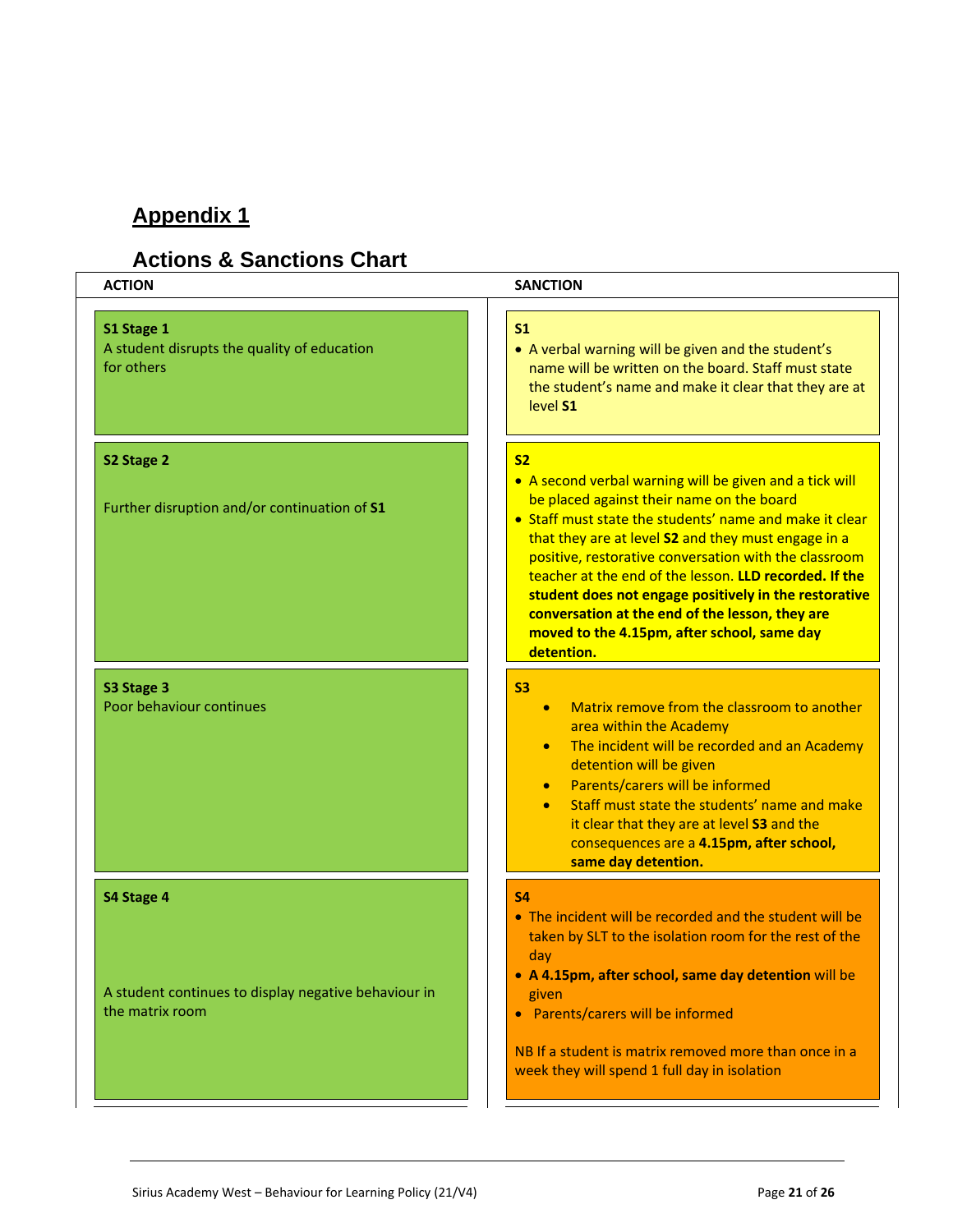

## **Appendix 2**

#### **Student expectations**

Have basic attendance of at least 96% To be punctual to tutor and to every lesson To wear full Academy uniform at all times To be an active listener and learner in the classroom Not to engage in low level disruption To follow all instructions given by a member of staff Not walk away from staff To make positive choices and have high expectations of themselves To be tolerant of others, having a complete understanding of all protected characteristics To accept the consequences of their actions Not to leave the school site at any time without permission Not to engage in any form of bullying/harassment Not to be verbally or physically abusive to anyone

To follow the theme of **RESPECT** at all times:

- - 1. **Respect** yourself
	- 2. **Respect** others
	- 3. **Respect** education
	- 4. **Respect** the future
	- 5. **Respect** the environment
	- 6. **Respect** the community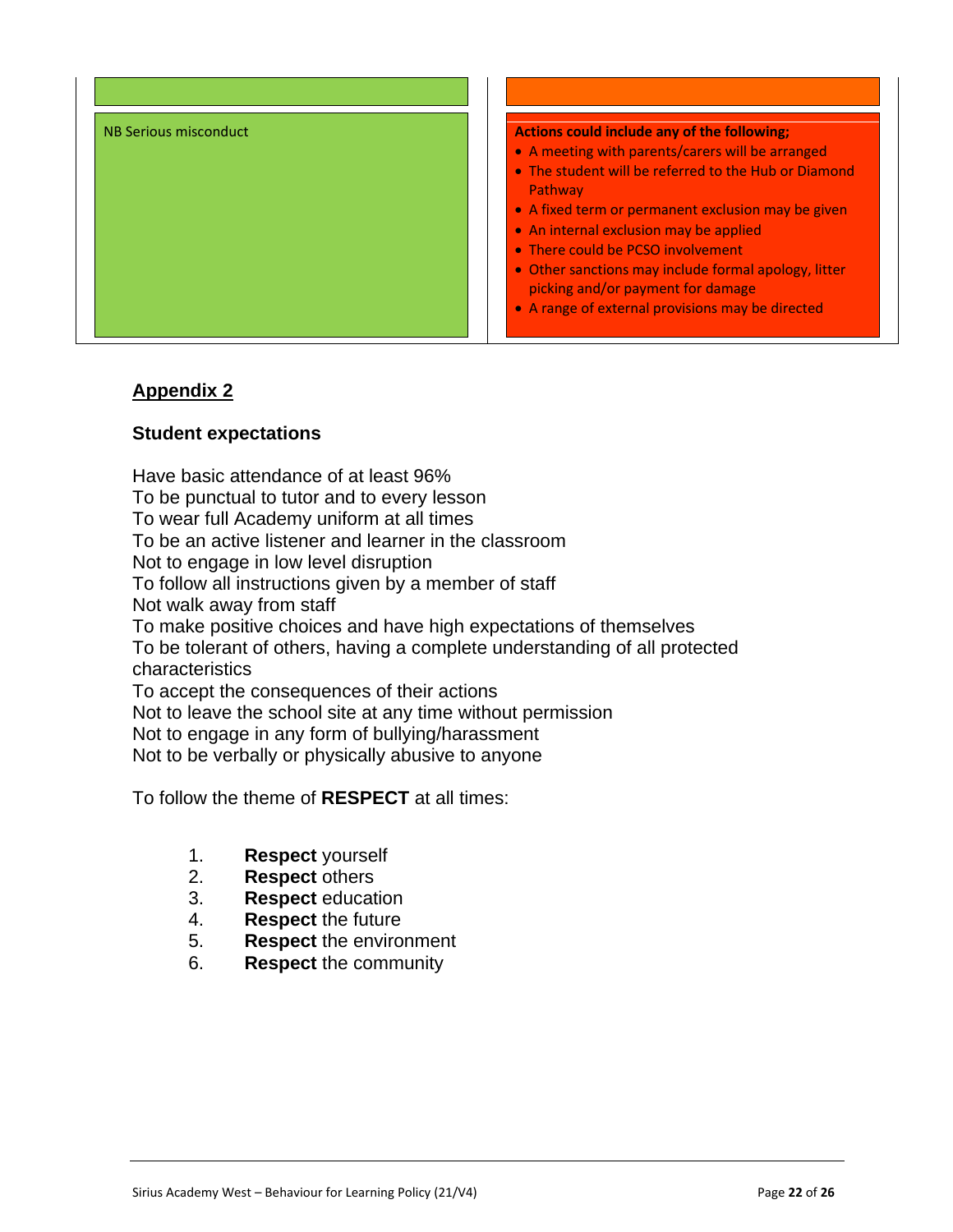#### **Appendix 3 Same day, after school, 4.15pm detentions**

**ACTION**

Arriving to tutor after 8.30am

Arriving to P2/3 late

Arriving to P4/5 late

5 + LLD logs in a week this includes any missed homework logs (Detention on a Monday) **Matrix** More than 1 matrix in a week (also a full day in isolation) Deliberate breach of the uniform policy that can't be resolved, including lack of lanyard. No planner or basic equipment (pen, pencil and ruler)

Eating and/or drinking above ground floor

Chewing

Littering

Smoking or vaping

Restorative refusal

**Truancy** 

Refusal to follow PE kit policy

More serious incidents – (including bullying, prejudice actions, theft, damage, violence, possession of prohibited items, ICT abuse & incidents outside of the academy) – bespoke sanctions following a full investigation

## **Layers of detentions:**

Same day, after school, 4.15pm detentions

5pm

6pm

External Suspension

**All after school detentions will be with Pastoral Leaders, post holders and SLT every day.** Students who fail to attend a detention will be given additional detention time; 5pm, 6pm on the subsequent days.

Staff must ensure that all late marks and behaviour incidents are recorded accurately on Cloud School. It is recommended that staff attend the detentions they have issued, in order for some restorative work to take place, to try and prevent future incidents.

If a student accrues more than one, same day, after school detention, **in the same school day,** the following will be actioned:

- $\bullet$  1 breach = 4.15pm, same day, after school detention
- 2 breaches = 5pm, same day, after school detention
- 3 breaches = 6pm, same day, after school detention

Any poor behaviour after the release of the detention list can be added by the classroom teacher for that day, or rolled over to the next day. Staff should not enter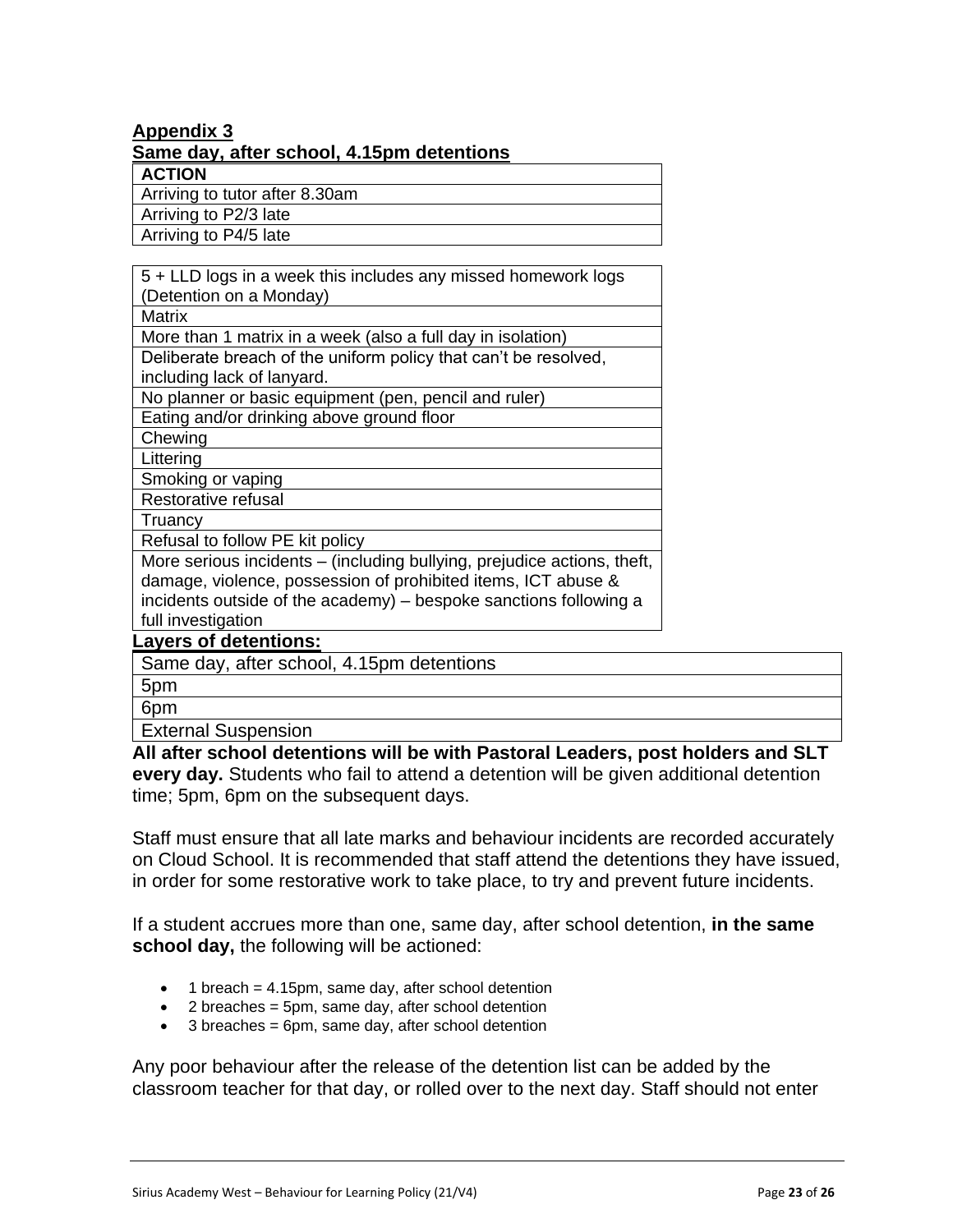an argument with a student about attending the detention – a refusal will simply increase their time the next day.

## **Appendix 4**

The Academy recognises that in certain circumstances the use of physical intervention or reasonable force may be necessary when **no other action** can ensure the safety and wellbeing of the pupil or others and the orderly running of the academy.

It is not to be regarded as part of the academy Behaviour for Learning system but as a measure of last resort when the calm, professional judgement of staff deems there to be a serious risk to pupils, staff or academy property.

## **In line with the Department for Education Guidelines:**

#### **Members of staff may use reasonable force to:**

- Remove disruptive children from the classroom where they have refused to follow an instruction to do so
- Prevent a pupil behaving in a way that disrupts a school event or a school trip or visit
- Prevent a pupil leaving the classroom where allowing the pupil to leave would risk their safety or lead to behaviour that disrupts the behaviour of others
- Prevent a pupil from attacking a member of staff or another pupil, or stop a fight in the playground
- Restrain a pupil at risk of harming themselves through physical outbursts

## **The Academy supports the underpinning principles of the DfE Guidance that:**

- The use of force should, wherever possible, be avoided
- There are occasions when the use of force is appropriate
- When force is necessary, it must be used in ways that maintain the safety and dignity of all concerned
- Acknowledgement of our legal duty to make reasonable adjustments for disabled children and children with special educational needs (SEN).

#### **What is reasonable force?**

- The term 'reasonable force' covers the broad range of actions used by most teachers at some point in their career that involve a degree of physical contact with pupils.
- Force is usually used either to control or restrain. This can range from guiding a pupil to safety by the arm through to more extreme circumstances such as breaking up a fight or where a student needs to be restrained to prevent violence or injury.
- 'Reasonable in the circumstances' means using no more force than is needed.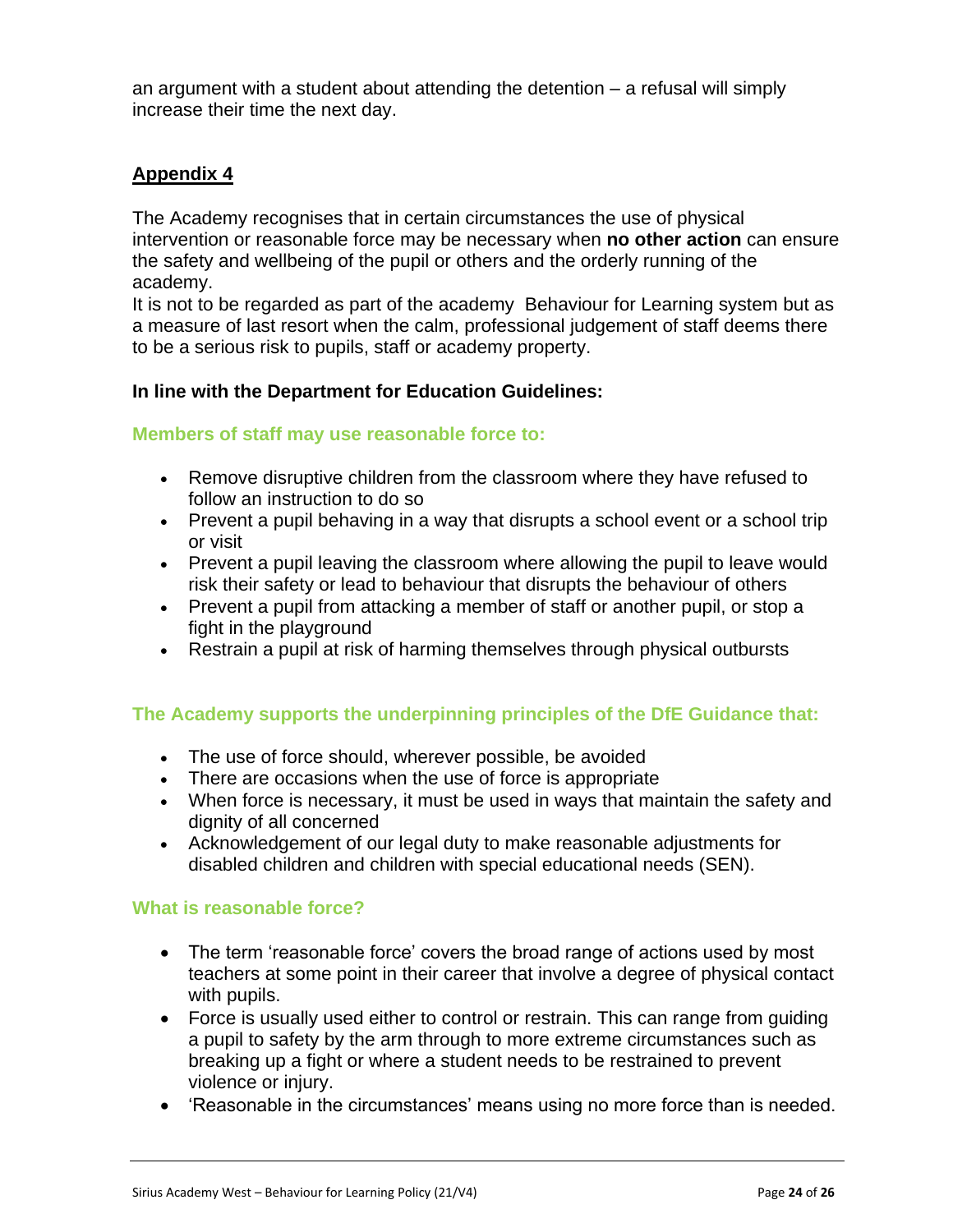- As mentioned above, schools generally use force to control pupils and to restrain them. Control means either passive physical contact, such as standing between pupils or blocking a pupil's path, or active physical contact such as leading a pupil by the arm out of a classroom.
- Restraint means to hold back physically or to bring a pupil under control. It is typically used in more extreme circumstances, for example when two pupils are fighting and refuse to separate without physical intervention.
- School staff should always try to avoid acting in a way that might cause injury, but in extreme cases it may not always be possible to avoid injuring the pupil.

## **Staff Responsibilities and Procedures in the event of the use of Physical Intervention**

- No member of staff is required to employ any physical intervention strategy if they are not comfortable or confident to do so effectively.
- No member of staff should intervene physically if they have reason to believe that to do so would worsen the situation/incident that is taking place.
- In all circumstances where physical intervention is or may become required members of staff should ensure that adult assistance is requested before intervention, although it is understood that circumstances may lead to the need for intervention prior to the assistance arriving.
- Staff considering handling, use of reasonable force or restraint must provide opportunity for the student to alter their behaviour/actions before employing a physical intervention strategy and should continue to make instructions to the student and details of their intended interventions clear.
- Before the use of physical intervention all other de-escalation techniques should be exhausted
- Academy staff must only ever use the **minimum** physical intervention necessary for the minimum amount of time.
- Any physical contact made should not be deemed to be in an indecent area of the pupil's body.

## **Following the Use of Physical Intervention**

- All instances of physical intervention will be reported to the Head Teacher/Deputy Head Teacher and the DO for Safeguarding.
- It is the responsibility of the member of staff to record the incident on CPOMS on the same day as the physical intervention and share their statement of events with the Head Teacher, their Deputy or other designated member of staff.
- The Head Teacher or Deputy Head Teacher or other member of the Senior Leadership Team will contact parents/carers on the same day to inform them of the incident and why the use of physical intervention was deemed necessary.
- Staff involved should have a follow up meeting and de-brief of the incident to ascertain the views of the staff member regarding the event and identify any